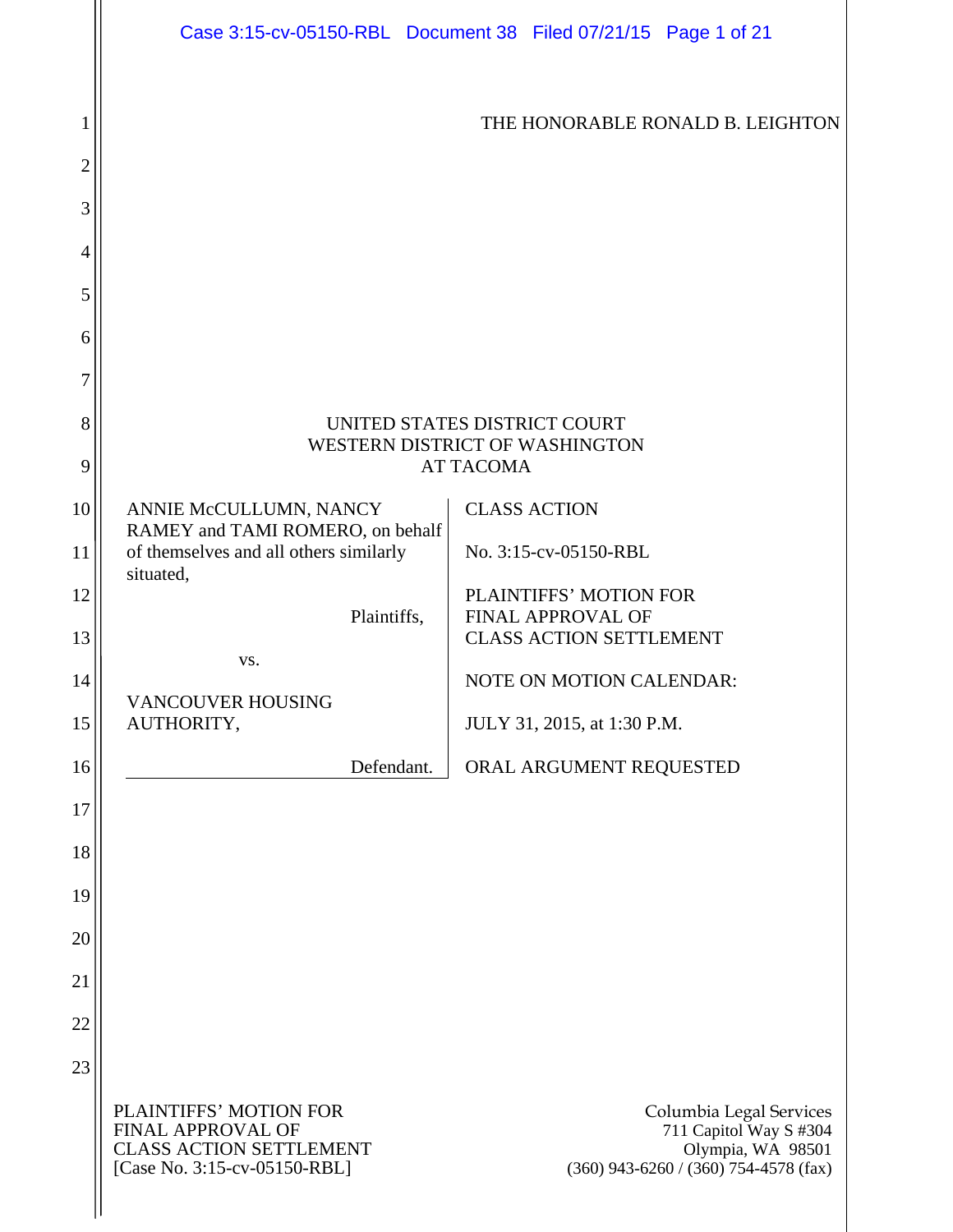|                     |     |                 | Case 3:15-cv-05150-RBL Document 38 Filed 07/21/15 Page 2 of 21                                                                                                                                                                            |  |
|---------------------|-----|-----------------|-------------------------------------------------------------------------------------------------------------------------------------------------------------------------------------------------------------------------------------------|--|
| 1                   |     |                 | <b>TABLE OF CONTENTS</b>                                                                                                                                                                                                                  |  |
| $\overline{2}$<br>3 | Ι.  |                 |                                                                                                                                                                                                                                           |  |
| 4                   | II. |                 |                                                                                                                                                                                                                                           |  |
| 5                   | Ш.  |                 |                                                                                                                                                                                                                                           |  |
|                     |     | A.              |                                                                                                                                                                                                                                           |  |
| 6                   |     | <b>B.</b>       |                                                                                                                                                                                                                                           |  |
| 7                   |     | $C$ .           |                                                                                                                                                                                                                                           |  |
| 8                   |     | D.              |                                                                                                                                                                                                                                           |  |
| 9                   |     | E.              | Attorneys' Fees, Costs, and Incentive Payments for Class Representatives  6                                                                                                                                                               |  |
|                     | IV. |                 |                                                                                                                                                                                                                                           |  |
| 10                  |     | A.              |                                                                                                                                                                                                                                           |  |
| 11                  |     | <b>B.</b>       | The Notification Requirements in the Preliminary Approval Order Have                                                                                                                                                                      |  |
| 12<br>13            |     |                 | 1.<br>The two Settlement Classes Were Notified in Accordance with                                                                                                                                                                         |  |
|                     |     |                 | 2.                                                                                                                                                                                                                                        |  |
| 14                  |     | $\mathcal{C}$ . |                                                                                                                                                                                                                                           |  |
| 15                  |     |                 | 1.<br>The Strength of Plaintiffs' Case and Risk of Continued Litigation 10                                                                                                                                                                |  |
|                     |     |                 | The Amount Offered in Settlement is Fair and Reasonable  10<br>2.                                                                                                                                                                         |  |
| 16                  |     |                 | 3.                                                                                                                                                                                                                                        |  |
| 17                  |     |                 | The Settlement was the Product of Arm's-Length Negotiations 12<br>4.                                                                                                                                                                      |  |
| 18                  |     |                 | 5.<br>VHA and HUD's Approval of the Settlement Agreement Weigh                                                                                                                                                                            |  |
| 19                  |     |                 | 6.                                                                                                                                                                                                                                        |  |
| 20                  |     |                 | Reaction of Class Members to the Proposed Settlement  14<br>7.                                                                                                                                                                            |  |
| 21                  |     | D.              | The Court Should Also Approve Plaintiffs' Motion for Attorneys' Fees                                                                                                                                                                      |  |
| 22                  | V.  |                 |                                                                                                                                                                                                                                           |  |
| 23                  |     |                 |                                                                                                                                                                                                                                           |  |
|                     |     |                 | PLAINTIFFS' MOTION FOR<br>Columbia Legal Services<br><b>FINAL APPROVAL OF</b><br>711 Capitol Way S #304<br><b>CLASS ACTION SETTLEMENT-i</b><br>Olympia, WA 98501<br>[Case No. 3:15-cv-05150]<br>$(360)$ 943-6260 / $(360)$ 754-4578 (fax) |  |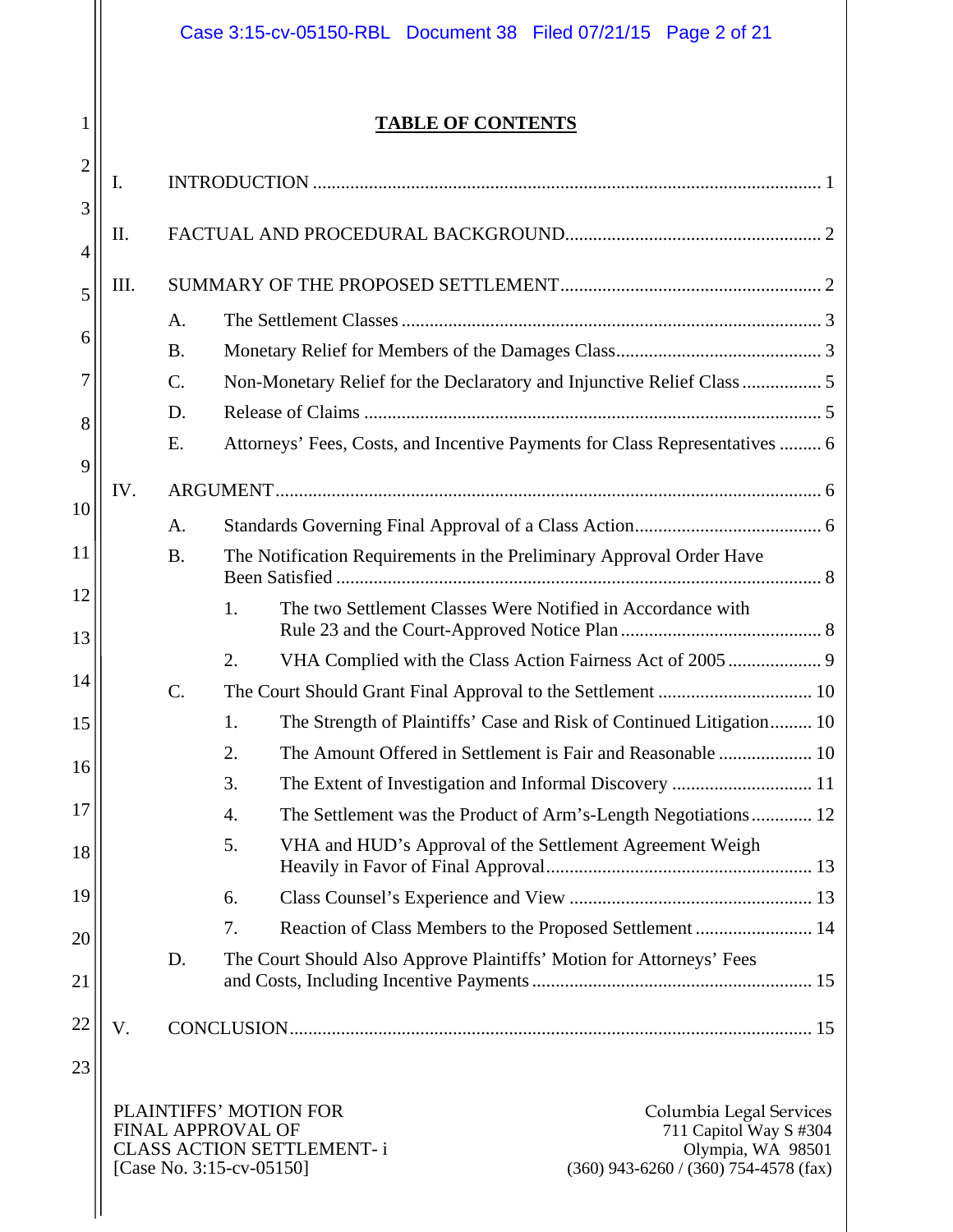|                | Case 3:15-cv-05150-RBL Document 38 Filed 07/21/15 Page 3 of 21                                                                                                                                                                    |
|----------------|-----------------------------------------------------------------------------------------------------------------------------------------------------------------------------------------------------------------------------------|
| 1              | <b>TABLE OF AUTHORITIES</b>                                                                                                                                                                                                       |
| $\overline{2}$ | <b>CASES</b>                                                                                                                                                                                                                      |
| 3              | Bailey v. Cost Control Mktg. & Sales Mgmt. of Virginia, Inc.,                                                                                                                                                                     |
| 4              |                                                                                                                                                                                                                                   |
| 5              | Churchill Village, L.L.C. v. Gen. Elec.,                                                                                                                                                                                          |
| 6<br>7         | Evans v. Jeff D.,                                                                                                                                                                                                                 |
| 8              | Hanlon v. Chrysler Corp.,                                                                                                                                                                                                         |
| 9              | Hughes v. Microsoft Corp.,                                                                                                                                                                                                        |
| 10             |                                                                                                                                                                                                                                   |
| 11             | In re Chicken Antitrust Litig. Am. Poultry,                                                                                                                                                                                       |
| 12             | In re Mego Fin. Corp. Sec. Litig.,                                                                                                                                                                                                |
| 13             | Linney v. Cellular Alaska Partnership,                                                                                                                                                                                            |
| 14             | 1515 F.3d 1234 (9 <sup>th</sup> Cir. 1998)<br>11                                                                                                                                                                                  |
| 15             | Marshall v. Holiday Magic, Inc.,                                                                                                                                                                                                  |
| 16             | McDowell v. Philadelphia Hous. Auth. (PHA),                                                                                                                                                                                       |
| 17             |                                                                                                                                                                                                                                   |
| 18             | Monterrubio v. Best Buy Stores, L.P.,                                                                                                                                                                                             |
| 19             | Nat'l Rural Telecommunications Coop. v. DIRECTV, Inc.,                                                                                                                                                                            |
| 20             |                                                                                                                                                                                                                                   |
| 21             | Officers for Justice v. Civil Serv. Comm'n of City & Cnty. of San Francisco,                                                                                                                                                      |
| 22             |                                                                                                                                                                                                                                   |
| 23             | Shump v. Balka,                                                                                                                                                                                                                   |
|                | PLAINTIFFS' MOTION FOR<br>Columbia Legal Services<br>FINAL APPROVAL OF<br>711 Capitol Way S #304<br><b>CLASS ACTION SETTLEMENT-ii</b><br>Olympia, WA 98501<br>[Case No. 3:15-cv-05150]<br>$(360)$ 943-6260 / (360) 754-4578 (fax) |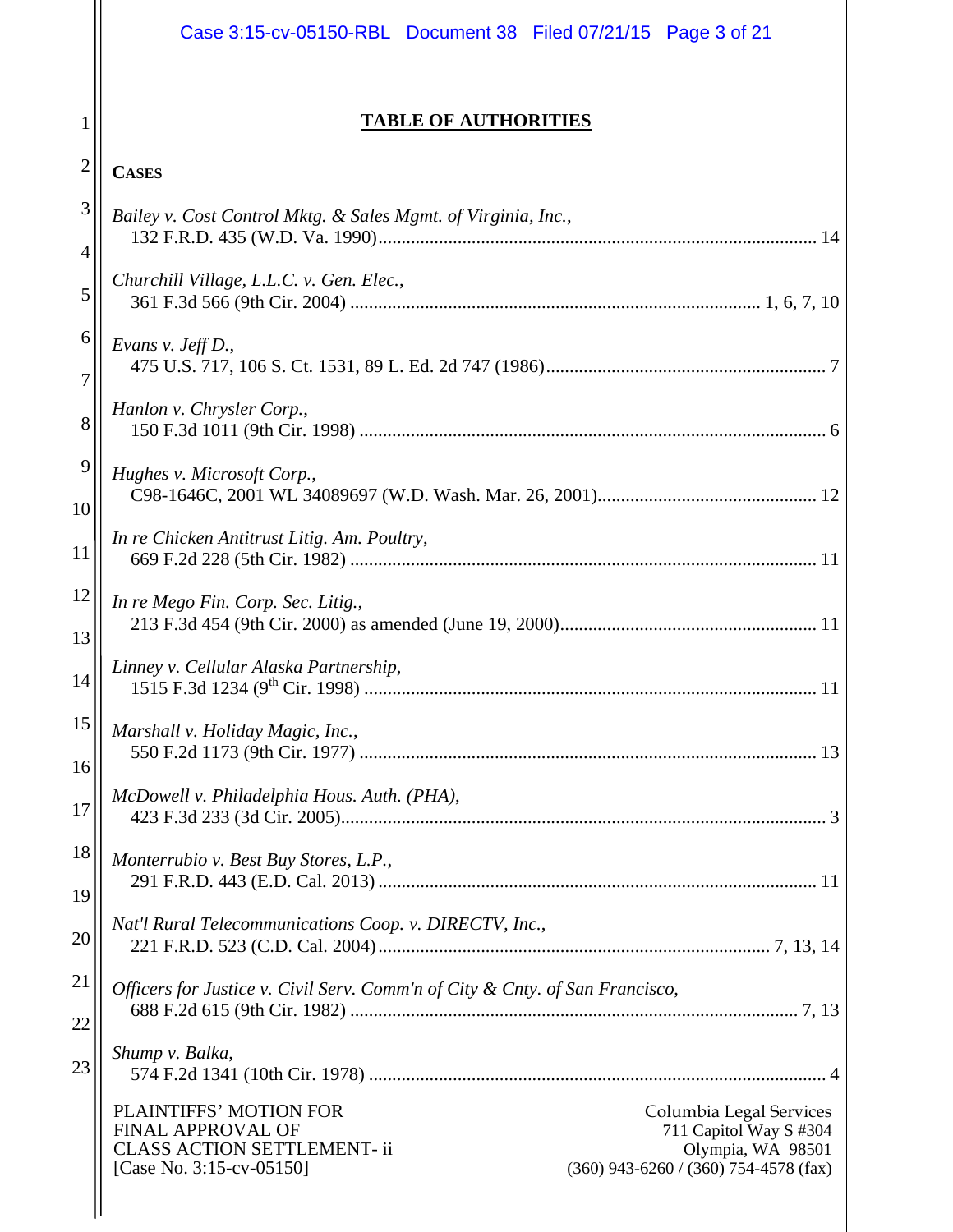|                | Case 3:15-cv-05150-RBL Document 38 Filed 07/21/15 Page 4 of 21 |
|----------------|----------------------------------------------------------------|
|                |                                                                |
| 1              | Silber v. Mabon,                                               |
| $\overline{2}$ |                                                                |
| 3              | Torrisi v. Tucson Elec. Power Co.,                             |
| 4              |                                                                |
| 5              | Van Bronkhorst v. Safeco Corp.,                                |
| 6              | <b>STATUTES</b>                                                |
| $\overline{7}$ |                                                                |
| $8\,$          |                                                                |
| 9              |                                                                |
| 10             |                                                                |
| 11             | <b>REGULATIONS</b>                                             |
| 12             |                                                                |
| 13             | <b>OTHER AUTHORITIES</b>                                       |
| 14             |                                                                |
| 15             |                                                                |
| 16             |                                                                |
| 17             |                                                                |
| 18             |                                                                |
| 19             |                                                                |
| 20             |                                                                |
| 21             |                                                                |
| 22             |                                                                |
| 23             |                                                                |

PLAINTIFFS' MOTION FOR<br>FINAL APPROVAL OF<br>CLASS ACTION SETTLEMENT- iii<br>[Case No. 3:15-cv-05150]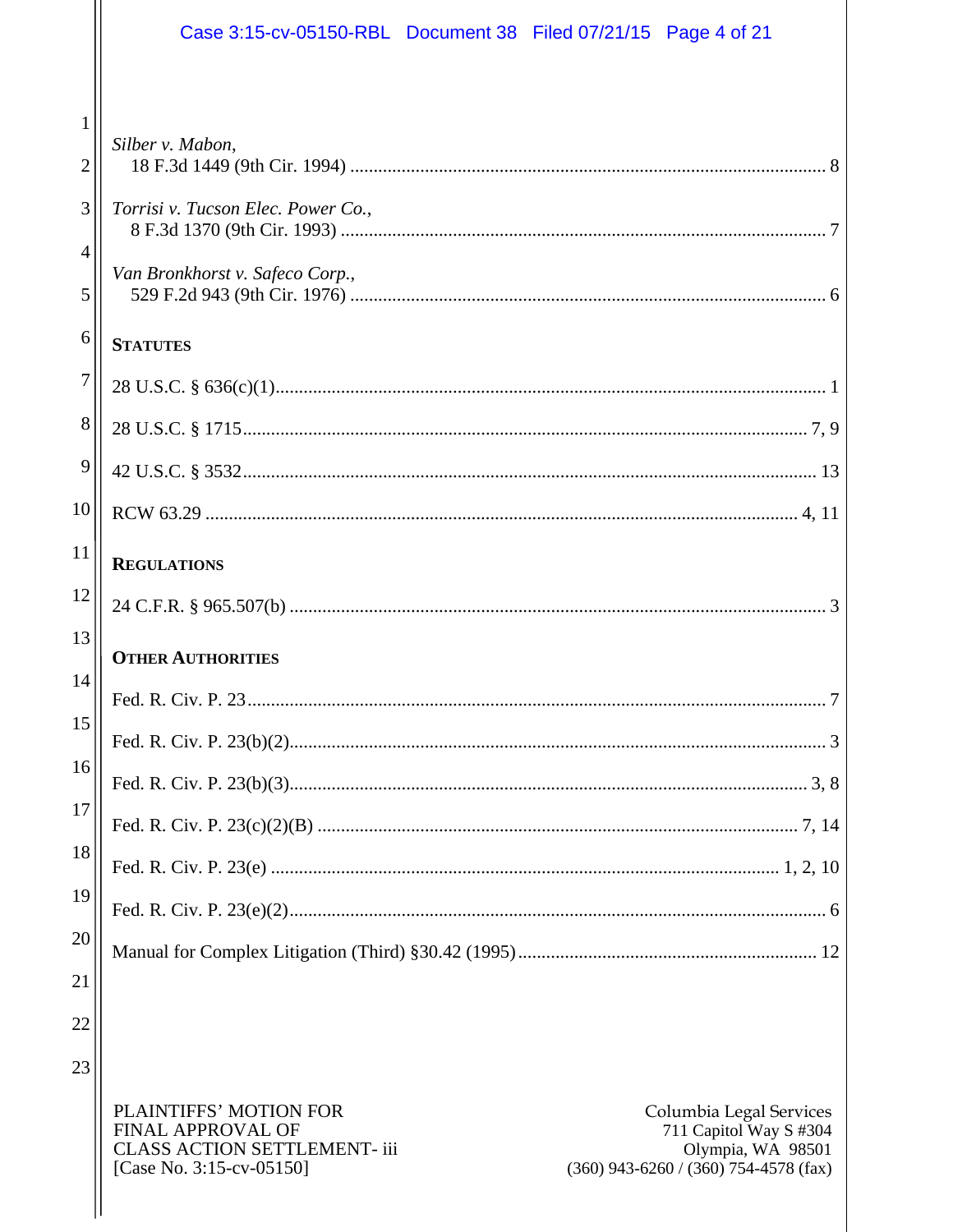|                                     | Case 3:15-cv-05150-RBL Document 38 Filed 07/21/15 Page 5 of 21                                                                                                                                                                           |
|-------------------------------------|------------------------------------------------------------------------------------------------------------------------------------------------------------------------------------------------------------------------------------------|
| $\mathbf{1}$<br>$\overline{2}$<br>3 | William Rubenstein, Alba Conte & Herbert B. Newberg,                                                                                                                                                                                     |
| $\overline{4}$                      | U.S. Dept. of Labor, Bureau of Labor Statistics, Portland-Salem Consumer Price Index  3                                                                                                                                                  |
| 5                                   |                                                                                                                                                                                                                                          |
| 6                                   |                                                                                                                                                                                                                                          |
| 7                                   |                                                                                                                                                                                                                                          |
| 8                                   |                                                                                                                                                                                                                                          |
| 9                                   |                                                                                                                                                                                                                                          |
| 10                                  |                                                                                                                                                                                                                                          |
| 11                                  |                                                                                                                                                                                                                                          |
| 12                                  |                                                                                                                                                                                                                                          |
| 13                                  |                                                                                                                                                                                                                                          |
| 14                                  |                                                                                                                                                                                                                                          |
| 15                                  |                                                                                                                                                                                                                                          |
| 16                                  |                                                                                                                                                                                                                                          |
| 17                                  |                                                                                                                                                                                                                                          |
| 18                                  |                                                                                                                                                                                                                                          |
| 19                                  |                                                                                                                                                                                                                                          |
| 20<br>21                            |                                                                                                                                                                                                                                          |
| 22                                  |                                                                                                                                                                                                                                          |
| 23                                  |                                                                                                                                                                                                                                          |
|                                     | PLAINTIFFS' MOTION FOR<br>Columbia Legal Services<br><b>FINAL APPROVAL OF</b><br>711 Capitol Way S #304<br><b>CLASS ACTION SETTLEMENT-iv</b><br>Olympia, WA 98501<br>[Case No. 3:15-cv-05150]<br>$(360)$ 943-6260 / (360) 754-4578 (fax) |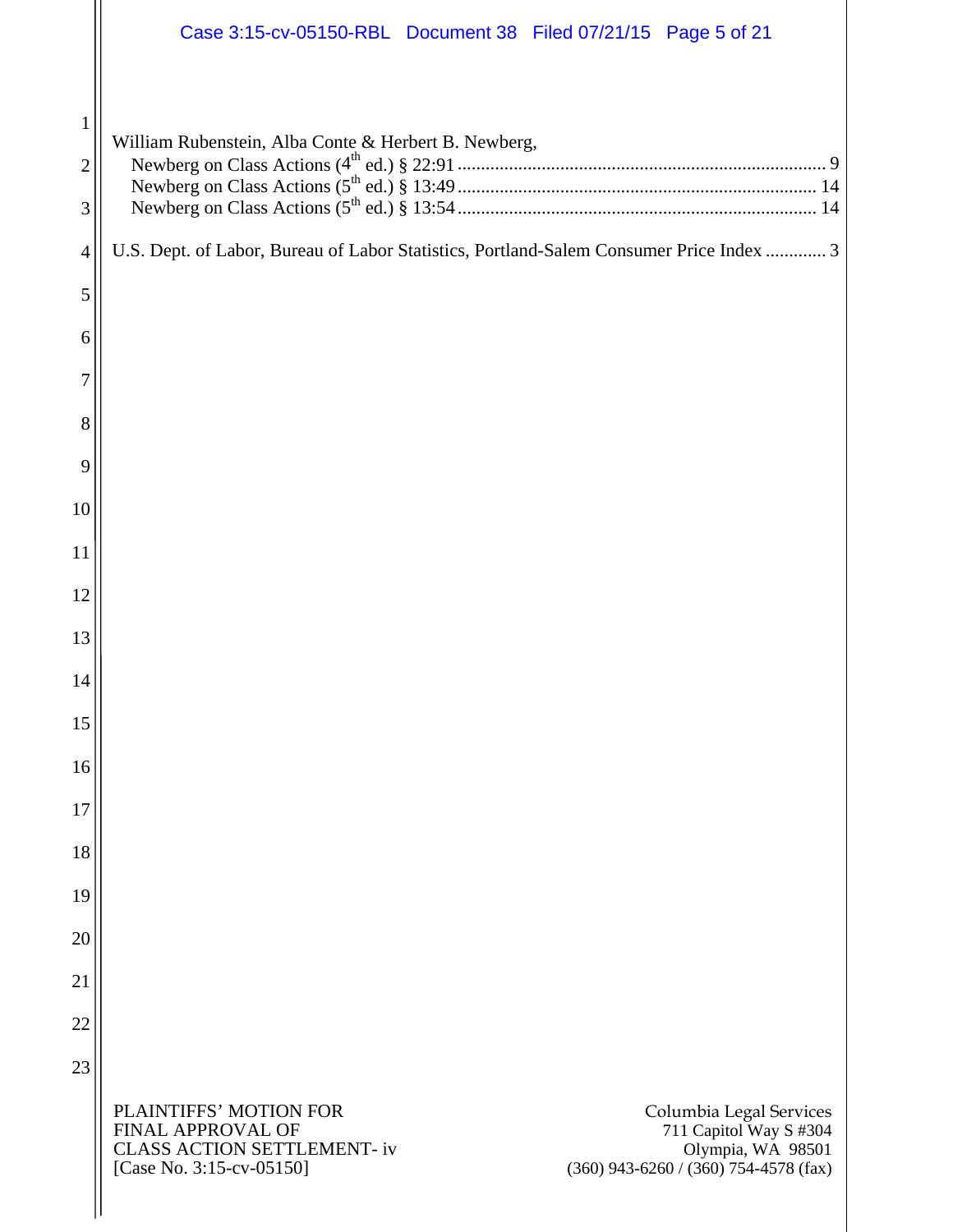#### **I. INTRODUCTION**

On April 23, 2015, this Court entered an order provisionally certifying two Settlement Classes, preliminarily approving the proposed Settlement Agreement, approving the Parties' proposed class notices and notice plan, and setting a July 1, 2015 deadline for Class Members to opt out or object to the settlement. [Dkt. # 21][hereafter "Order"].<sup>1, 2</sup> Since then, the Vancouver Housing Authority (VHA) mailed class notices to some 981 Class Members and, together with Class Counsel, took other steps to inform Class Members of the proposed settlement in accordance with the Order. Following this notice, only five members of the Damages Class completed, signed, and mailed requests to opt out to Class Counsel by the July 1, 2015 deadline; three of them, however, subsequently retracted their requests to opt out. No Class Members filed or served objections to the settlement by the July 1, 2015 deadline.

The settling Parties have complied with all the notice and procedural requirements of Rule 23(e) and this Court's Order. A balancing of the relevant *Churchill* factors, including the reaction of Class Members to the proposed settlement, demonstrates that the Settlement Agreement is fair, reasonable, and adequate. There is no evidence of any fraud, overreaching, or collusion between the settling Parties. For these reasons, the Plaintiffs respectfully ask that following the July 31, 2015 Fairness Hearing the Court (1) approve the Settlement under Rule  $23(e)$ ; (2) grant Plaintiffs' request for fees, costs, and incentive payments; and (3) enter the Parties' proposed Final Order and Judgment filed in conjunction with this motion. As part of this motion, Plaintiffs are also asking the Court to consider appointing a magistrate judge as permitted by 28 U.S.C. § 636(c)(1) to handle any appeals filed by Class Members.

PLAINTIFFS' MOTION FOR FINAL APPROVAL OF CLASS ACTION SETTLEMENT- 1 [Case No. 3:15-cv-05150] Columbia Legal Services 711 Capitol Way S #304 Olympia, WA 98501 (360) 943-6260 / (360) 754-4578 (fax)  $2<sup>2</sup>$  All capitalized terms in this motion have the meanings set out in the Settlement Agreement, Dkt. 11-1.

 $\overline{a}$  $<sup>1</sup>$  A copy of the Settlement Agreement was filed in conjunction with Plaintiffs' motion for preliminary approval as</sup> Dkt. # 11-1.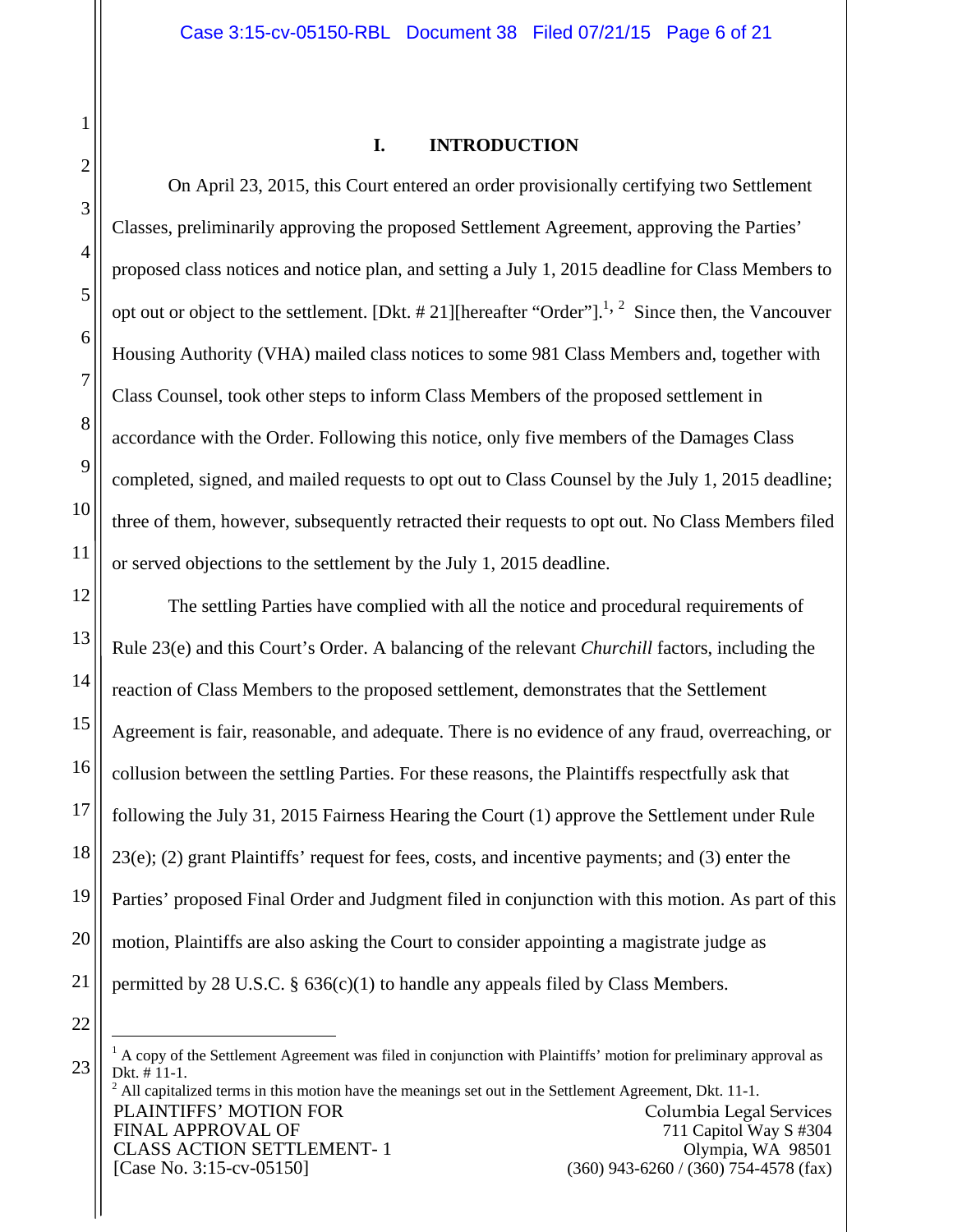#### **II. FACTUAL AND PROCEDURAL BACKGROUND**

The background of this dispute and the investigation and negotiations that led to, and preceded, the filing of this lawsuit and the Settlement Agreement are set forth in Plaintiffs' motion seeking preliminary approval of the settlement and are not repeated here. *See* Dkt. # 11 at pp. 2-7.

Following entry of this Court's Order on April 23, 2015, the Parties notified Class Members of the proposed settlement and of their right to opt out of the Damages Class and object to the settlement in accordance with Rule 23(e), this Court's Order, and the Settlement Agreement. Only five (5) Class Members took steps to opt out; three of these individuals, Tiffany Cross, Aleksandr Dzyuba, and Candy Ruff, subsequently filed declarations retracting their requests to opt out before the July 1, 2015 deadline for excluding oneself from the Damages Class. Dkt. # 31, 32, and 33; *see also* Declaration of Gregory D. Provenzano ("Provenzano Decl.") at ¶ 8. No Class Members filed or served objections to the Settlement Agreement by the July 1, 2015 deadline imposed by this Court. Provenzano Decl. at ¶ 9.

1

2

3

4

5

6

7

8

9

10

11

12

13

14

15

16

17

18

19

20

21

22

23

# **III. SUMMARY OF THE PROPOSED SETTLEMENT**

The Settlement Agreement provides for payments to most members of the Damages Class. The Settlement Agreement also includes prospective, non-monetary relief enforceable by the Declaratory and Injunctive Relief Class for a period of forty-eight (48) months. The Settlement Agreement also authorizes payment of a portion of Plaintiffs' attorneys' fees and costs, and modest incentive payments for the three Class Representatives, if approved by this Court. The key terms of the Settlement Agreement were described in Plaintiffs' motion for preliminary approval, and in the detailed Class Notice [Dkt. # 21-1] approved by the Court and mailed to Class Members.

PLAINTIFFS' MOTION FOR FINAL APPROVAL OF CLASS ACTION SETTLEMENT- 2 [Case No. 3:15-cv-05150]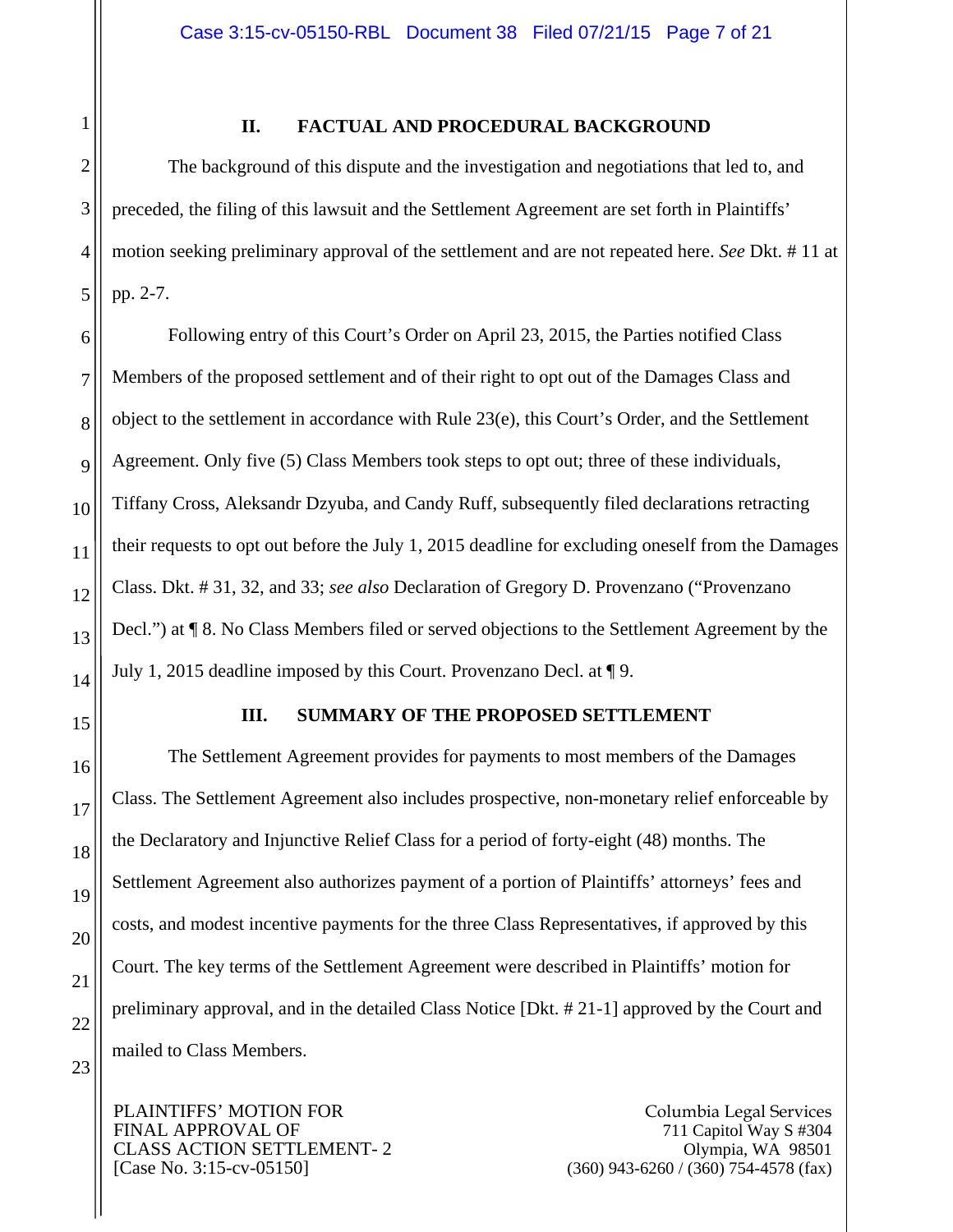#### **A. The Settlement Classes**

The Settlement Agreement provides for the certification of two Settlement Classes: a Damages Class under Federal Rule of Civil Procedure 23(b)(3) and a Declaratory and Injunctive Relief Class under Rule 23(b)(2). This Court certified both Classes for purposes of settlement on April 23, 2015. Dkt. # 21. The Damages Class, which consists of some 887 households, is defined in Paragraph 2 of that Order. The Declaratory and Injunctive Relief Class consists of 272 households and is defined in Paragraph 3 of the Order. There are some 179 Class Members who are members of both Settlement Classes.

#### **B. Monetary Relief for Members of the Damages Class**

VHA has agreed to establish a Settlement Fund in the amount of \$488,824.02 from which it will disburse payments to members of the Damages Class. Dkt. 11-1 at ¶ 3.1. For each member of the Damages Class, Plaintiffs calculated the excess rent he or she paid from April 1, 2004 through April 30, 2011. *Id*. at ¶ 3.1.3. Plaintiffs' calculations were based on VHA's records and on 24 C.F.R. § 965.507(b), as interpreted by *McDowell v. Philadelphia Housing Authority*, 423 F.3d 233 (3d Cir. 2005). Plaintiffs also calculated the prejudgment interest using an annual inflation factor of 2.4%.<sup>3</sup> *Id.*at  $\P$  3.1.3. Plaintiffs then subtracted the rent refund payments that VHA previously made to each Class Member, or rent credits, if any, in the months of January 2010, February 2010, and March 2011. *Id.* The difference, if any, is the balance due each Class Member under Plaintiffs' theory of the case. *Id.* There are a small number of Class Members entitled to no damages under this approach because VHA's rent refunds in January 2010, February 2010, and March 2011 exceed the excess rent and prejudgment interest due.

1

PLAINTIFFS' MOTION FOR FINAL APPROVAL OF CLASS ACTION SETTLEMENT- 3 [Case No. 3:15-cv-05150]

1

2

3

4

5

<sup>&</sup>lt;sup>3</sup> According to the U.S. Department of Labor, Bureau of Labor Statistics, Portland-Salem Consumer Price Index, All Items 1982-84 =100 for All Urban Consumers (CPI-U), the annual average inflation rate (over-the-year percent change) [for "All Items" in the Portland metro area] from 2004 through 2013 (the last full year available when the amount of the Settlement Fund was negotiated) was 2.4%.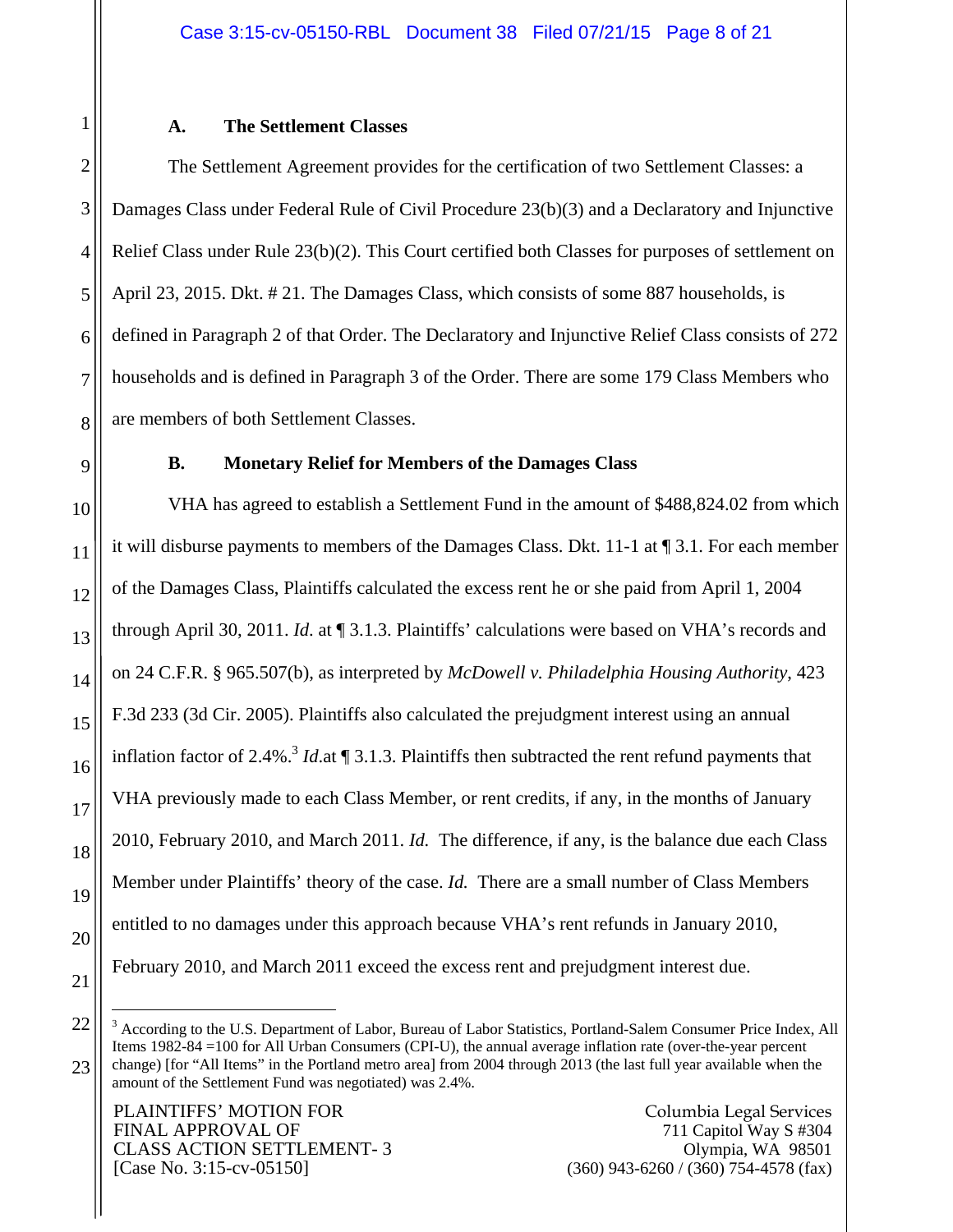VHA will refund to each Damages Class member 59% of the balance due him or her under Plaintiffs' theory of the case as his or her Settlement Share.<sup>4</sup> Exhibit F shows the Settlement Share due each member of the Damages Class. *Id.* at ¶[ 3.1.3, 3.1.4. VHA shall have the right to set off against each Class Member's Settlement Share any unpaid rent or other charges due under the Class Member's Public Housing lease.<sup>5</sup> *Id.* at ¶ 3.1.5. VHA will not, however, assert any such setoff without providing the Class Member notice and an opportunity to contest the setoff.6 *Id*. at ¶¶ 3.1.5; 3.2.1.2. Class Members also have a limited right to appeal the calculation of their Settlement Share and mathematical errors in determining the Class Member's Settlement Payment. *Id.* at  $\P$  3.2.1.1 and 3.2.1.3. As part of the Settlement Agreement, the parties have consented to the appointment of a magistrate judge, if the Court so approves, to handle all such appeals. *Id*. at 3.2.4.1. As a practical matter, the Parties believe that most Class Members' appeals will be resolved informally without the necessity of any appeals being submitted to the Court or a magistrate judge for resolution.

If a potential member of the Damages Class opts out or requests exclusion from the Damages Class, his or her share of the Settlement Fund will revert to VHA. *Id*. at ¶ 3.5. If VHA cannot locate a Class Member, or a settlement check is not negotiated, the funds shall be considered "abandoned property" and shall be handled in accordance with the provisions of Chapter 63.29 RCW Uniform Unclaimed Property Act. *Id.* Lastly, VHA will not seek to recoup or recover refunds from those members of the Damages Class not eligible to receive a Settlement

1

2

3

4

5

6

7

8

9

10

11

12

13

14

15

16

17

18

19

20

 $\overline{a}$ 

<sup>&</sup>lt;sup>4</sup> The Settlement Fund constitutes 59% of the total amount due Damages Class Members under Plaintiffs' theory of the case. *Id.* at [3.1.3.]

<sup>21</sup> This type of provision has been routinely included in similar settlements involving other housing authorities. *See, e.g.*, *Shump v. Balka*, 574 F.2d 1341,1346 (10th Cir. 1978). 6

<sup>22</sup> 23  $6$  A Class Member shall have no right to contest a setoff where the debt has been reduced to judgment, where the validity of the debt was previously decided by a hearing officer following a hearing under VHA's Public Housing Grievance Procedure, or where the Class Member previously executed a written repayment agreement acknowledging the debt. *See*, S.A. at ¶3.2.1.2.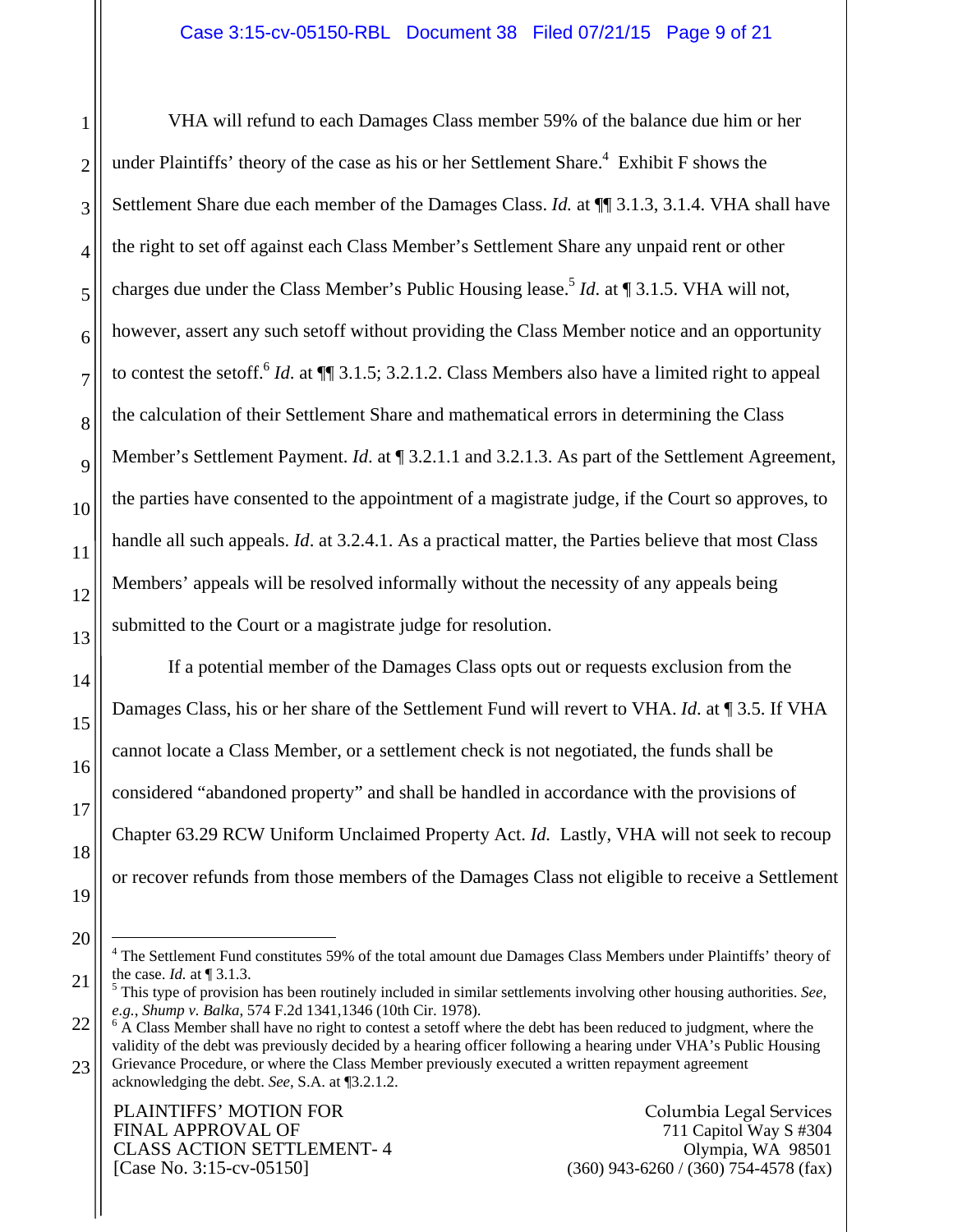Share because they received rent refunds in excess of the damages Plaintiffs claim are due. *Id*. at ¶ 3.4.2.

1

# **C. Non-Monetary Relief for the Declaratory and Injunctive Relief Class**

The Settlement Agreement also provides prospective, non-monetary relief enforceable by members of the Declaratory and Injunctive Relief Class. The non-monetary relief is spelled out in ¶¶ 3.7.2-3.7.7 of the Settlement Agreement. Because of the Court's familiarity with the Settlement Agreement, Plaintiffs do not repeat those terms here. If the Court approves the settlement, these provisions will be incorporated into a Final Order and Judgment and will remain in effect for 48 months from the effective date of that order. *Id*. at ¶ 3.7.10.

The Settlement Agreement has reporting and other provisions designed to ensure that Class Members and Class Counsel can monitor VHA's compliance with the Settlement Agreement. *Id.* at ¶¶ 3.6, 3.7.9. The Settlement Agreement contains specific provisions addressing noncompliance. They include notice requirements, a requirement that the Parties work in good faith to resolve any dispute, mandatory third-party mediation, and the right of a prevailing party to seek reasonable attorneys' fees and costs. *Id*. at ¶¶ 11.3, 11.4.

## **D. Release of Claims**

If the Court approves the Settlement Agreement, members of the Damages Class and the Declaratory and Injunctive Relief Class will be deemed to have released all Settled Claims, including any claim for additional attorneys' fees and costs. *Id*. at ¶ 11.1, 1.29, 1.29.1, 1.29.2, 1.29.3. A member of the Declaratory and Injunctive Relief Class who is not also a member of the Damages Class will not waive any monetary claims. The release does not bar members of the Declaratory and Injunctive Relief Class from seeking relief should VHA fail to comply with the Settlement Agreement or should it engage in future conduct giving rise to similar claims.

PLAINTIFFS' MOTION FOR FINAL APPROVAL OF CLASS ACTION SETTLEMENT- 5 [Case No. 3:15-cv-05150]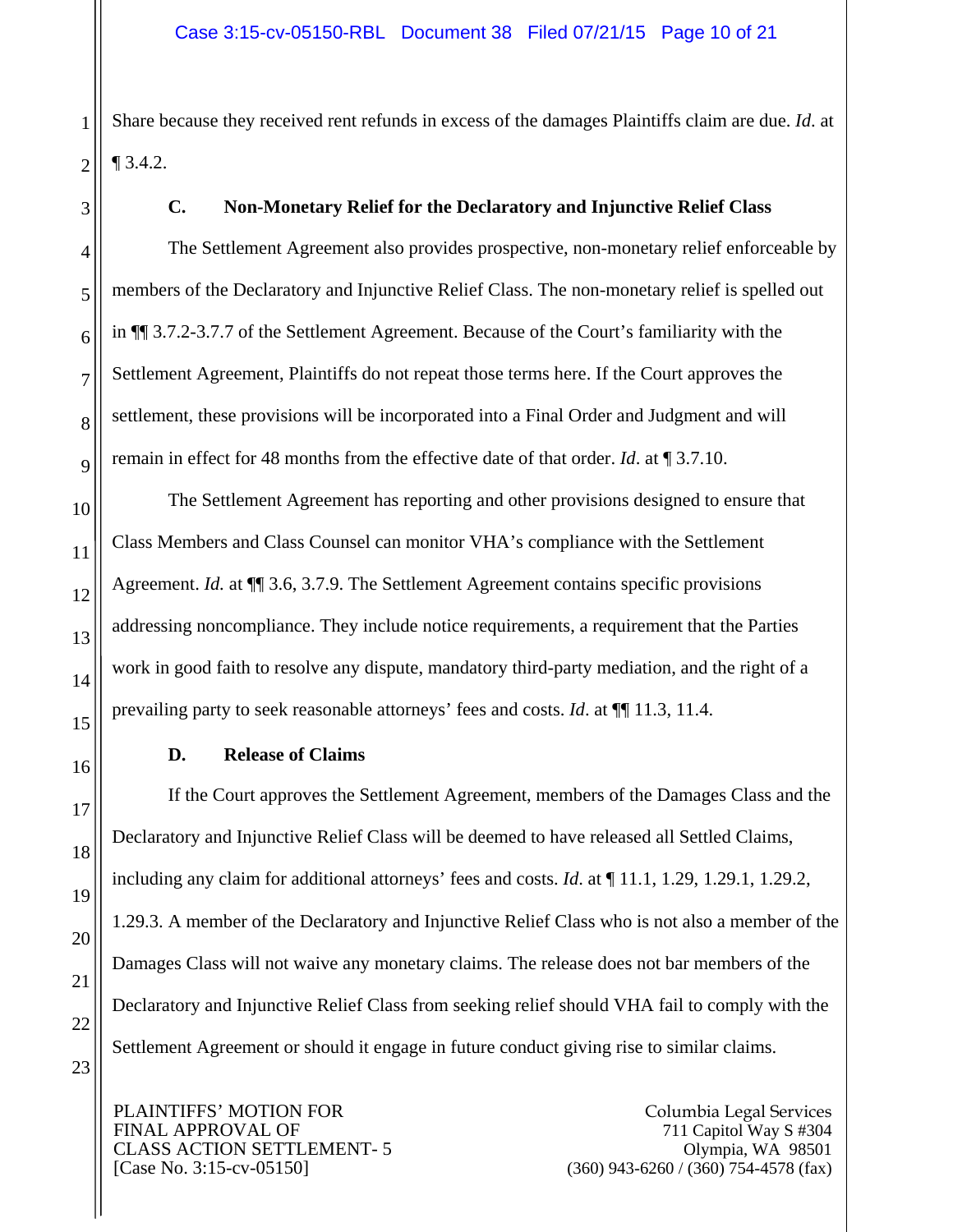2 **E. Attorneys' Fees, Costs, and Incentive Payments for Class Representatives**  Class Counsel has filed a separate request for approval from the Court of an award of \$110,000.00 in attorneys' fees and costs, including modest incentive payments for the three Class Representatives. Dkt. # 23. VHA does not oppose Plaintiffs' motion. Dkt. # 30. VHA has also indicated that it would be appropriate for the Court to award the amounts requested as incentive payments to the Class Representatives. *Id.* The incentive payments will come out of the attorneys' fee award that would otherwise go to Class Counsel. Dkt. # 23 at pg. 8. Notably, no Class Member has objected to or responded to Plaintiffs' request for fees, costs, and incentive payments. Provenzano Decl. at ¶ 9.

**IV. ARGUMENT** 

# **A. Standards Governing Final Approval of a Class Action**

The law favors settlement, particularly in class actions and other complex cases. *Van Bronkhorst v. Safeco Corp*., 529 F.2d 943, 950 (9th Cir. 1976). Final approval of a proposed class action settlement will be granted where it is established that the proposed settlement is "fair, reasonable, and adequate." Rule  $23(e)(2)$ . In evaluating fairness, the Court must consider the settlement as a whole, rather than its component parts. *Hanlon v. Chrysler Corp*., 150 F.3d 1011, 1026 (9th Cir. 1998) (citation omitted).

District courts consider one or more of the following *Churchill* factors in deciding whether to approve a class action settlement:

> The strength of plaintiffs' case; the risk, expense, complexity, and likely duration of further litigation; the risk of maintaining class action status throughout the trial, the amount offered in settlement; the extent of discovery completed, and the state of the proceedings; the experience and views of counsel, the presence of a governmental participant; and the reaction of the class members to the proposed settlement.

PLAINTIFFS' MOTION FOR FINAL APPROVAL OF CLASS ACTION SETTLEMENT- 6 [Case No. 3:15-cv-05150]

Columbia Legal Services 711 Capitol Way S #304 Olympia, WA 98501 (360) 943-6260 / (360) 754-4578 (fax)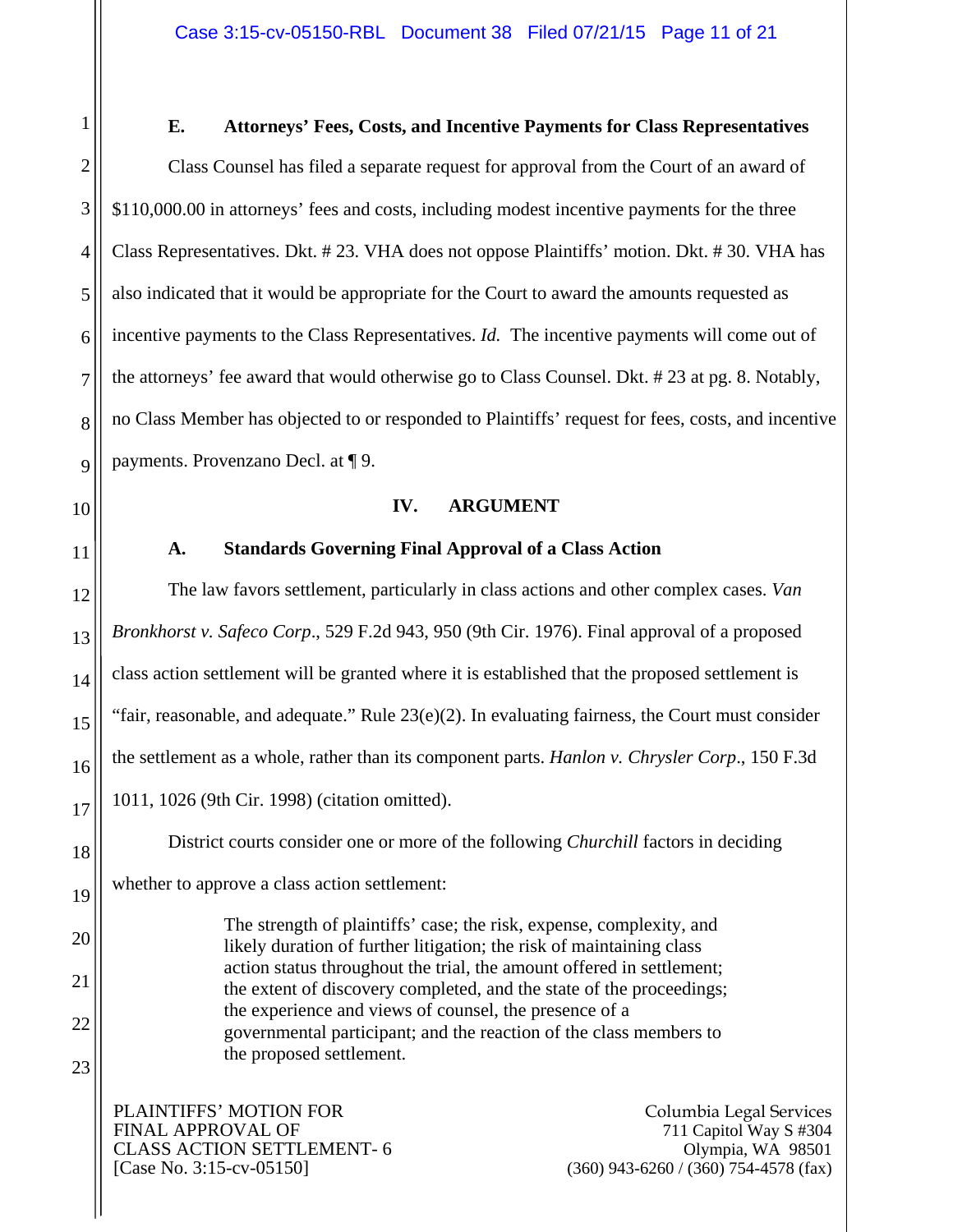*Officers for Justice v. Civil Serv. Comm'n of City & Cnty. of San Francisco*, 688 F.2d 615, 625 (9th Cir. 1982); *Churchill Village, L.L.C. v. Gen. Elec.*, 361 F.3d 566, 575 (9th Cir. 2004). "Not all of these factors will apply to every class action settlement. Under certain circumstances, one factor alone may prove determinative in finding sufficient grounds for court approval." *Nat'l Rural Telecommunications Coop. v. DIRECTV, Inc.*, 221 F.R.D. 523, 525-26 (C.D. Cal. 2004) (*citing Torrisi v. Tucson Elec. Power Co.*, 8 F.3d 1370, 1376 (9th Cir. 1993)).

 A court may not modify the terms of a negotiated settlement. *Evans v. Jeff D.*, 475 U.S. 717, 727, 106 S. Ct. 1531, 89 L. Ed. 2d 747 (1986). Rather, the court's inquiry must be limited to the extent necessary to reach a reasoned judgment that the agreement is not the product of fraud or overreaching by, or collusion between, the settling parties, and that the settlement, taken as a whole, is fair, reasonable and adequate to all concerned. *Officers for Justice*, 688 F.2d at 625. The court's role is to protect the rights of the unnamed class members*. Id.* at 624.

Once this Court has an opportunity to address questions or concerns at the Fairness Hearing, it should approve the proposed settlement. The notification requirements of Rule 23 and the Class Action Fairness Act of 2005, 28 U.S.C. § 1715, have been satisfied. The relevant *Churchill* factors amply demonstrate that the settlement is fair, reasonable, and adequate. There is no evidence of any fraud, overreaching, or collusion, and the Parties have disclosed all agreements made in connection with the proposed settlement. Members of the Damages Class have been given an opportunity to opt out as required by Fed. R. Civ. P. 23(c)(2)(B). All Class Members have had an opportunity to object. The reaction of Class Members has been favorable; only two out of some 887 members of the Damages Class have excluded themselves from the settlement; and there have been no objections to the proposed settlement.

PLAINTIFFS' MOTION FOR FINAL APPROVAL OF CLASS ACTION SETTLEMENT- 7 [Case No. 3:15-cv-05150]

Columbia Legal Services 711 Capitol Way S #304 Olympia, WA 98501 (360) 943-6260 / (360) 754-4578 (fax)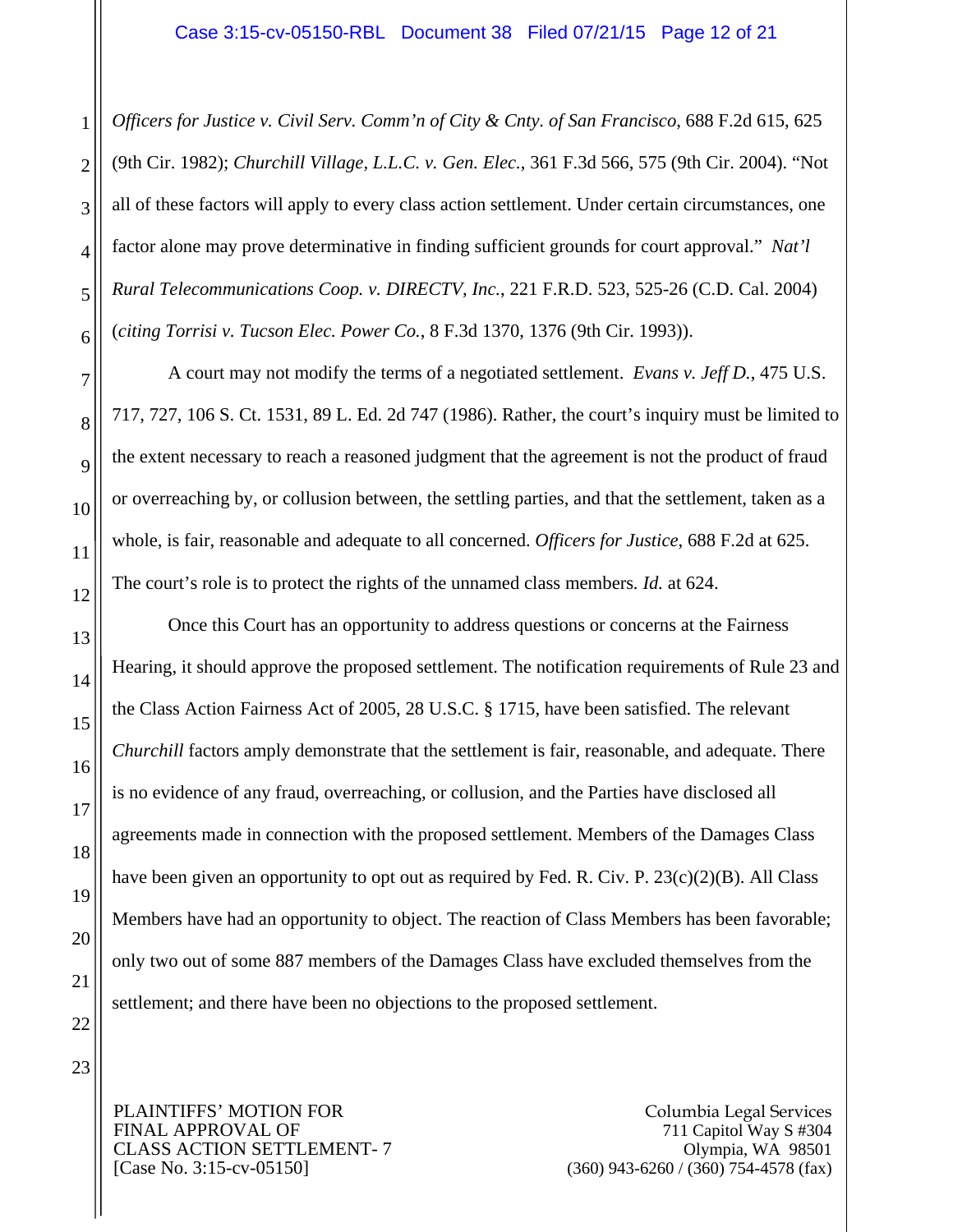1

2

3

4

5

6

7

8

9

10

11

12

13

14

15

16

17

18

19

20

21

# **B. The Notification Requirements in the Preliminary Approval Order Have Been Satisfied**

This Court previously approved the class notices and the methods for providing notice to potential class members, finding that both met the requirements of due process and are reasonable and the best notice practicable under the circumstances. Dkt. # 21 at ¶ 6. The Parties have complied with the Court's instructions.

# **1. The two Settlement Classes Were Notified in Accordance with Rule 23 and the Court-Approved Notice Plan**

VHA contracted with Tilghman & Co. P.C. ("Tilghman") to handle the mailing of the Notice of Proposed Class Action Settlement with the Damages Class Opt-Out Form (Dkt. # 21- 1) and standardized cover letter (Dkt. # 21-2) to all Class Members. Declaration Adrian U. Winder ("Winder Decl."), Dkt. #37 at ¶ 7. Tilghman mailed both documents to all Class Members on May 22, 2015, together with an insert advising Class Members (1) they could request Spanish and Russian translations of these documents; and (2) of the availability of oral interpretation services in other languages if English was not the Class Member's primary language. Declaration of L. Stephens Tilghman, ("Tilghman Decl."). Dkt. #36 at ¶ 3. Before mailing these notices, Tilghman took steps to update Class Members' mailing addresses. *Id.* at ¶ 2. Tilghman also took steps to find current addresses for those Class Members whose notices were initially returned as undeliverable and to send corrected notices to some 58 Class Members whose standardized cover letters included a mathematical error. *Id.* at  $\P$  3-6. As a result of these efforts, only 123 of the 981 Class Members (approximately12.5% of all Class Members) appear

22 23

> PLAINTIFFS' MOTION FOR FINAL APPROVAL OF CLASS ACTION SETTLEMENT- 8 [Case No. 3:15-cv-05150]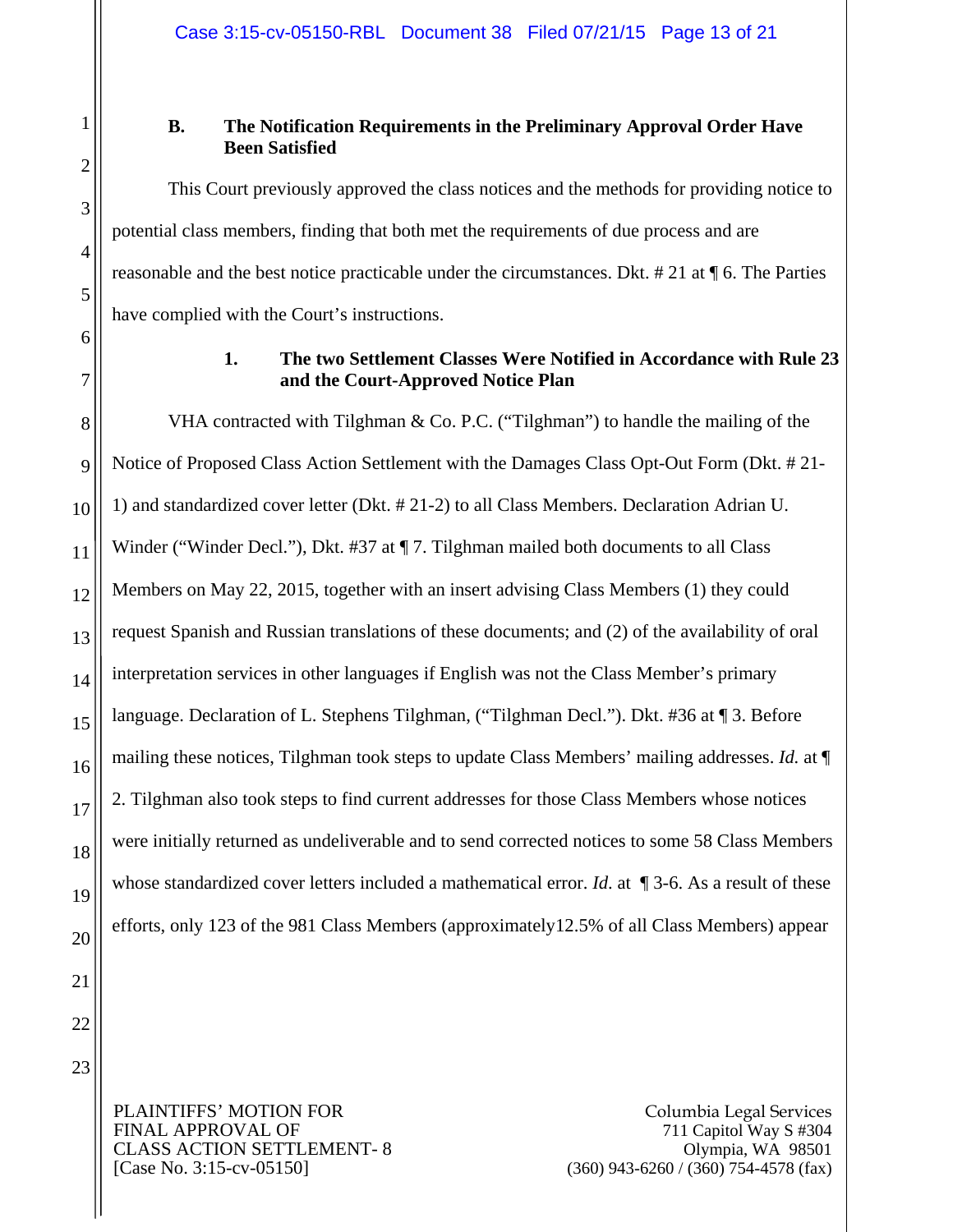to have not received the notice mailed to them due to the mail being returned as undeliverable, with no forwarding address. *Id.* at  $\P 7$ .

VHA published the Summary Notice (Dkt. # 21-3) in the *Columbian* newspaper for three (3) consecutive days starting on May 20, 2015. Winder Decl., Dkt. #37 at ¶ 9. VHA also published a copy of the Summary Notice in its Resident Newsletter, posted it on its website, together with other relevant documents, and distributed the notice to its various community partners by email, asking that they post the notice where it might be seen by Class Members. *Id.* at  $\P$  10 -12.

On April 28, 2015, Class Counsel issued a media release addressing the proposed settlement. Provenzano Decl. at ¶ 2; Exhibit A. The *Columbian* newspaper published an article on its website based on this release. *Id*.; Exhibit B. Class Counsel also posted the notices and other relevant documents on their website within thirty days of the Preliminary Approval Order and will keep them posted there until after the Fairness Hearing. *Id.* at 6; Exhibit C.

1

2

3

4

5

6

7

8

9

10

11

12

13

14

15

16

17

18

19

 $\overline{a}$ 

#### **2. VHA Complied with the Class Action Fairness Act of 2005**

Pursuant to the Court's order, VHA also notified appropriate federal and state officials of the proposed Settlement as required by the Class Action Fairness Act of 2005, 28 U.S.C. §1715. Winder Decl., Dkt. #37 at  $\P$  3-5. The Office of the Washington State Attorney General acknowledged receipt of this notice . *Id.* at ¶ 4; Exhibit 3. None of these officials has filed or

<sup>20</sup> 21 22 23  $<sup>7</sup>$  The fact that some 12.5% of Class Members did not receive the class notices is neither probative nor dispositive.</sup> Courts have consistently recognized that, even in Rule  $23(b)(3)$  class actions, due process does not require that class members actually receive notice. *See Silber v. Mabon*, 18 F.3d 1449, 1453-54 (9th Cir. 1994) (explaining that even in an opt-out class action, class notice standard is "best practicable," as opposed to "actually received"); *see also* Newberg on Class Actions § 22:91 (4th ed.) ("due process does not require actual notice, but rather a good faith effort to provide actual notice. Courts have consistently recognized that due process does not require that every class member receive actual notice so long as the court reasonably selected a means likely to apprize interested parties").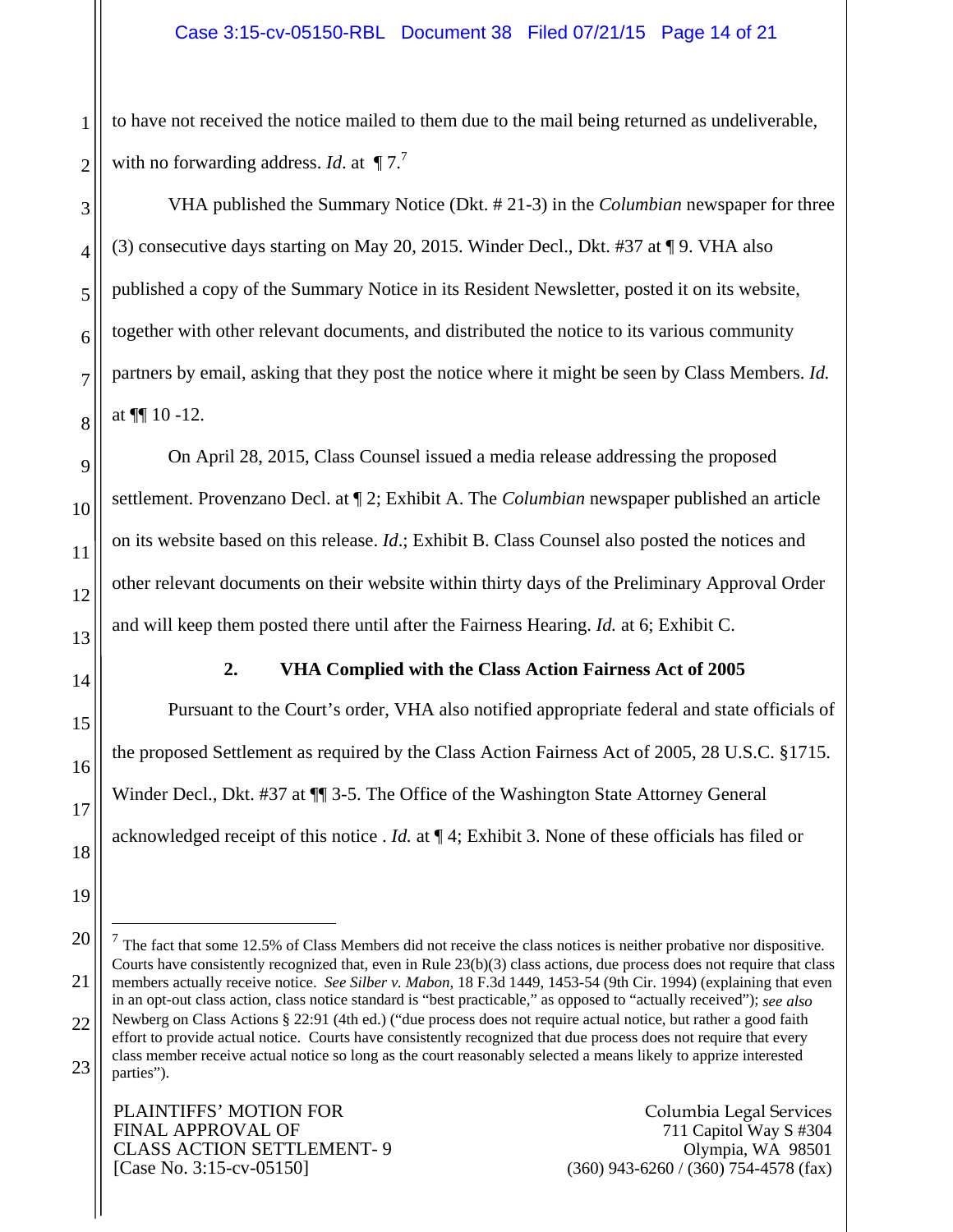served any objections to the proposed settlement by the July 1, 2015 deadline imposed by this Court. Provenzano Decl. at ¶ 9.

# **C. The Court Should Grant Final Approval to the Settlement**

The Court should find that all of the relevant *Churchill* factors are met here. There is no evidence of any fraud, overreaching, or collusion between the settling Parties. Based on these findings, the Court should grant final approval of the Settlement Agreement under Rule 23(e).

## **1. The Strength of Plaintiffs' Case and Risk of Continued Litigation**

While Plaintiffs believe that their case is strong, continued litigation would involve significant expense, protracted legal battles, and other risks, which can be avoided through settlement. In recommending settlement, Class Counsel took into account the past and ongoing cost of this dispute, the scope of relief being sought and that might be provided, the cost and benefit of such relief, the risks of class certification and trying the matter, and the possibility of appeals from the Court's decision. Dkt. # 11 at 24. All these factors weigh in support of approving the proposed settlement.

## **2. The Amount Offered in Settlement is Fair and Reasonable**

VHA has agreed to establish a Settlement Fund in the amount of \$488,824.02 from which it will disburse payments to members of the Damages Class. Dkt. 21-1. at ¶ 3.1. The Settlement Agreement spells out how Settlement Shares were calculated. The settlement will result in significant monetary compensation for most members of the Damages Class, more than doubling the relief that the VHA had previously provided. See Dkt. 21-1, Exhibit F at Page 17 (Compare Settlement Share Totals of \$488,824 to the \$357,175 that VHA previously provided to class members through refunds and rent credits in January 2010, February 2010 and March 2011 as shown under the Total Adjustments column).

PLAINTIFFS' MOTION FOR FINAL APPROVAL OF CLASS ACTION SETTLEMENT- 10 [Case No. 3:15-cv-05150]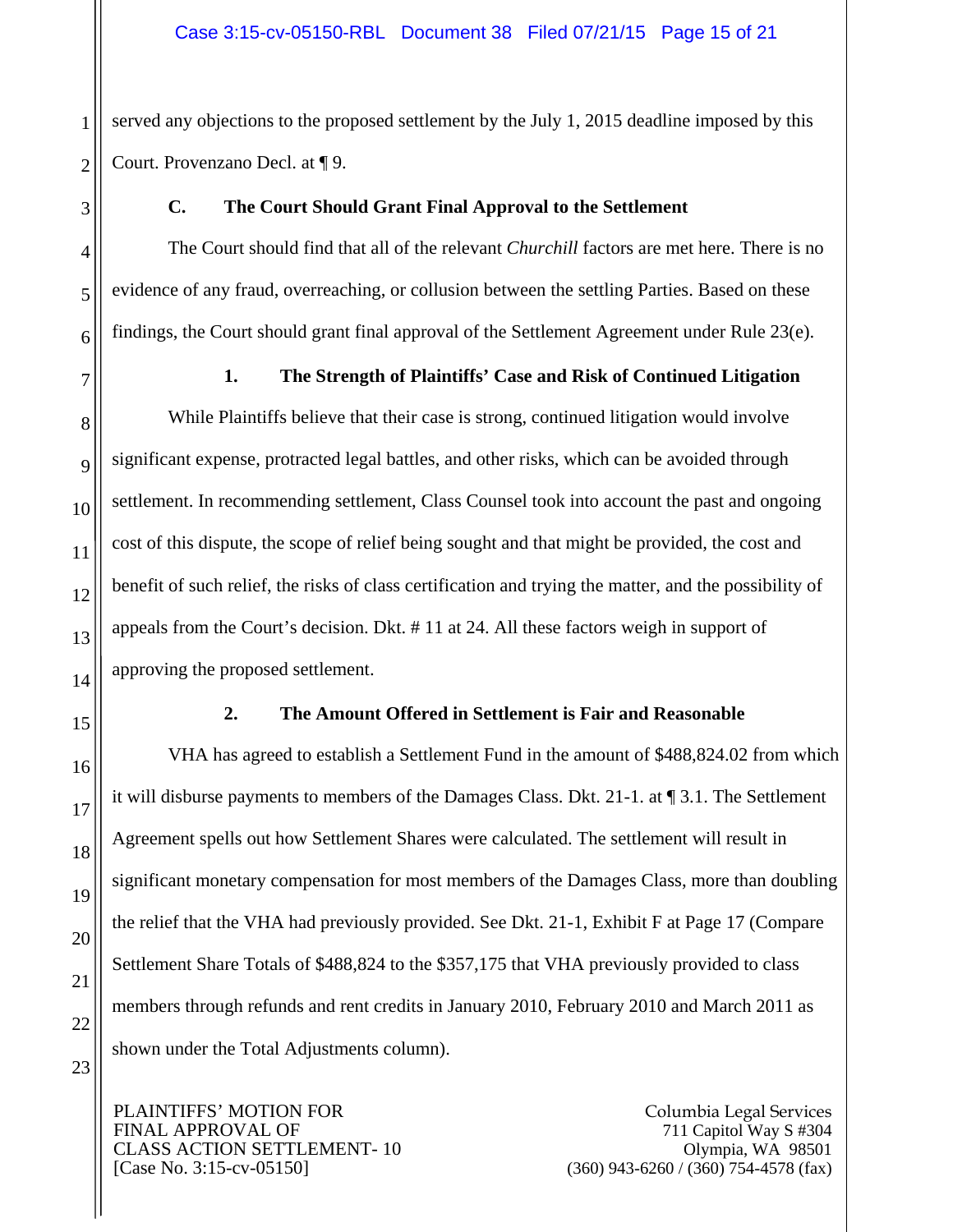#### Case 3:15-cv-05150-RBL Document 38 Filed 07/21/15 Page 16 of 21

Members of the Damages Class are recovering almost 59% of the damages that they may be entitled to recover at trial if Plaintiffs prevail on all claims. Dkt. # 11-1 at ¶ 3.1.3. Given the uncertainties and delay of litigation and appeal, this percentage falls well within the range of percentages courts have previously approved. *See, e.g.*, *Monterrubio v. Best Buy Stores*, L.P., 291 F.R.D. 443, 454 (E.D. Cal. 2013) (finding a recovery of approximately 30% of estimated damages favored settlement). Additionally, the only moneys in the Settlement Fund that may revert to VHA are the Settlement Shares of individuals who opt out of the Damages Class. Dkt. 11-1 at ¶ 3.5. Any other undisbursed moneys shall be considered abandoned property and shall be handled in accordance with the provisions of RCW 63.29. *Id.* Based on these facts, the Court should find the monetary terms of the Settlement Agreement are fair, reasonable, and adequate.

The Settlement Agreement also includes extensive non-monetary relief provisions. *See*, Section 3.7 of the Settlement Agreement (Dkt. # 11-1). These provisions will ensure that VHA annually reviews and adjusts its utility allowances as required by HUD regulations, thereby further increasing the value of the settlement.

#### **3. The Extent of Investigation and Informal Discovery**

"In the context of class action settlements, 'formal discovery is not a necessary ticket to the bargaining table' where the parties have sufficient information to make an informed decision about settlement." *Linney v. Cellular Alaska Partnership*, 1515 F.3d 1234, 1239 (9th Cir. 1998) (*quoting In re Chicken Antitrust Litig. Am. Poultry*, 669 F.2d 228, 241 (5th Cir. 1982)); *see also In re Mego Fin. Corp. Sec. Litig.,* 213 F.3d 454, 459 (9th Cir. 2000) *as amended* (June 19, 2000) (no error approving settlement where class counsel conducted significant investigation and worked with experts throughout litigation). Here the parties reached a settlement only after a thorough factual investigation and exchange of informal discovery.

PLAINTIFFS' MOTION FOR FINAL APPROVAL OF CLASS ACTION SETTLEMENT- 11 [Case No. 3:15-cv-05150]

Columbia Legal Services 711 Capitol Way S #304 Olympia, WA 98501 (360) 943-6260 / (360) 754-4578 (fax)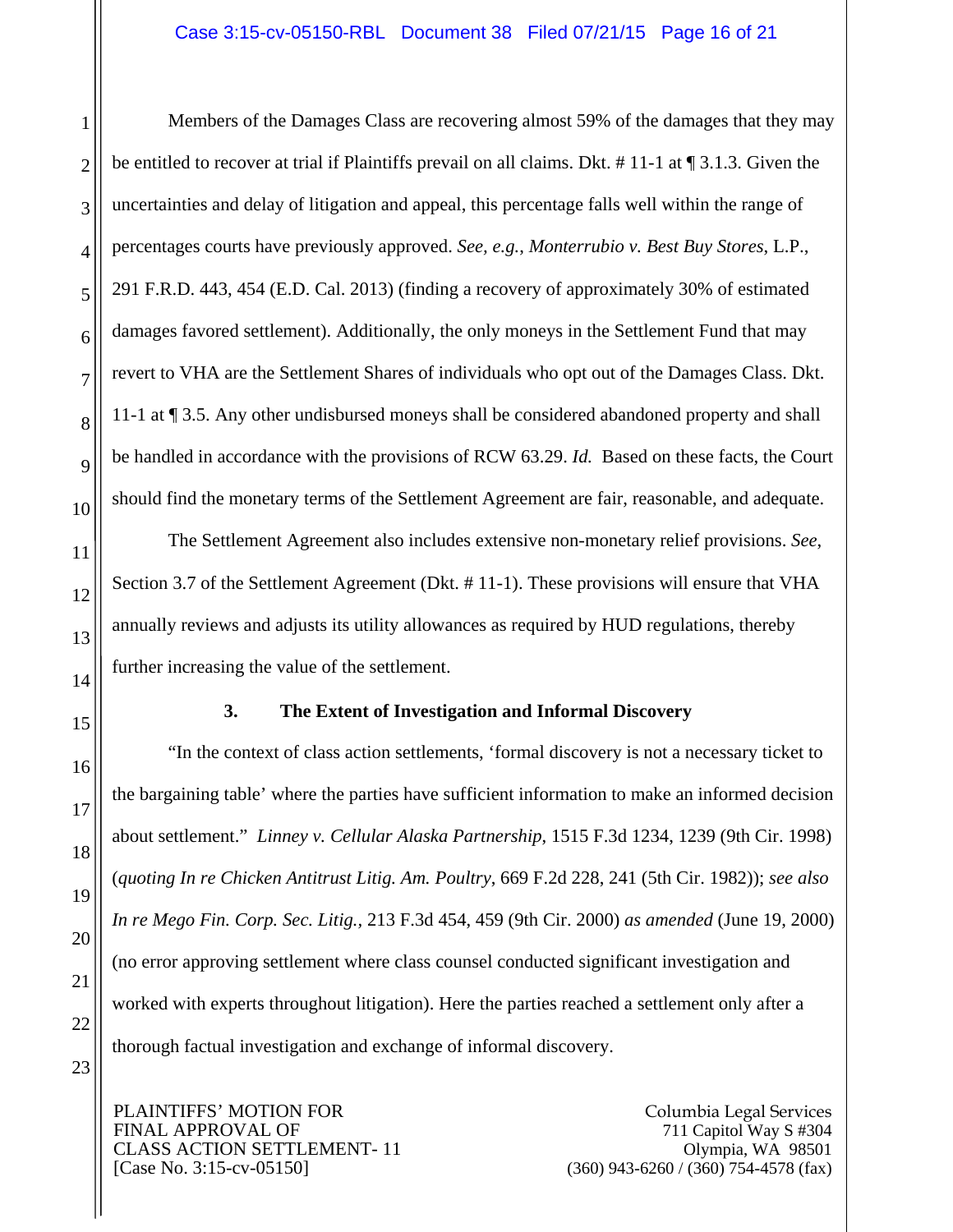Prior to entering into discussions with VHA, Class Counsel engaged in a lengthy, timeconsuming, and thorough factual investigation. Dkt. 15 at  $\P$  14, 19, 20; Dkt. 12 at  $\P$  12 and 13. As part of this investigation, Class Counsel undertook extensive informal discovery, researched applicable law, retained an expert witness to help them in this effort, and arranged for our clients to retain Perkins Coie, LLP to assist with mediation and further litigation should that be necessary. Dkt. 15 at ¶¶ 26-27; Dkt. 12*.* at ¶ 16. VHA, for its part, responded to requests for public records, shared their consultant's report and recommendations, produced extensive electronic data and allowed Plaintiffs to query VHA's consultant. Dkt. 15 at ¶¶ 14, 17, 18, 19 and 20. These efforts support approval of the Settlement Agreement.

1

2

3

4

5

6

#### **4. The Settlement was the Product of Arm's-Length Negotiations**

The Settlement Agreement was the product of formal, arm's-length negotiations between the Parties. Dkt. 15 at ¶¶ 29-32. The Parties met for a full day of mediation before a retired judge experienced in mediating complex civil litigation. *Id.* at ¶ 29. The negotiations continued thereafter for more than twenty-nine months, concluding in September 2014. *Id.* at ¶ 32. The Parties formally executed the Settlement Agreement some five months later, after securing HUD Approval of the settlement. *Id*. at ¶¶ 33-34.

A presumption of fairness exists if the settlement is reached through arm's-length negotiations between experienced capable counsel after meaningful discovery. *See* Dkt. 11 at ¶¶ 23-24. This Court has recognized that presumption. *See, e.g.*, *Hughes v. Microsoft Corp.*, C98- 1646C, 2001 WL 34089697, at \*7 (W.D. Wash. Mar. 26, 2001) (*citing Manual for Complex Litigation (Third)* §30.42 (1995)). This presumption applies here. Moreover, the involvement of a third party mediator and the scope, breadth and arm's length nature of the negotiations all support approval of the settlement.

PLAINTIFFS' MOTION FOR FINAL APPROVAL OF CLASS ACTION SETTLEMENT- 12 [Case No. 3:15-cv-05150]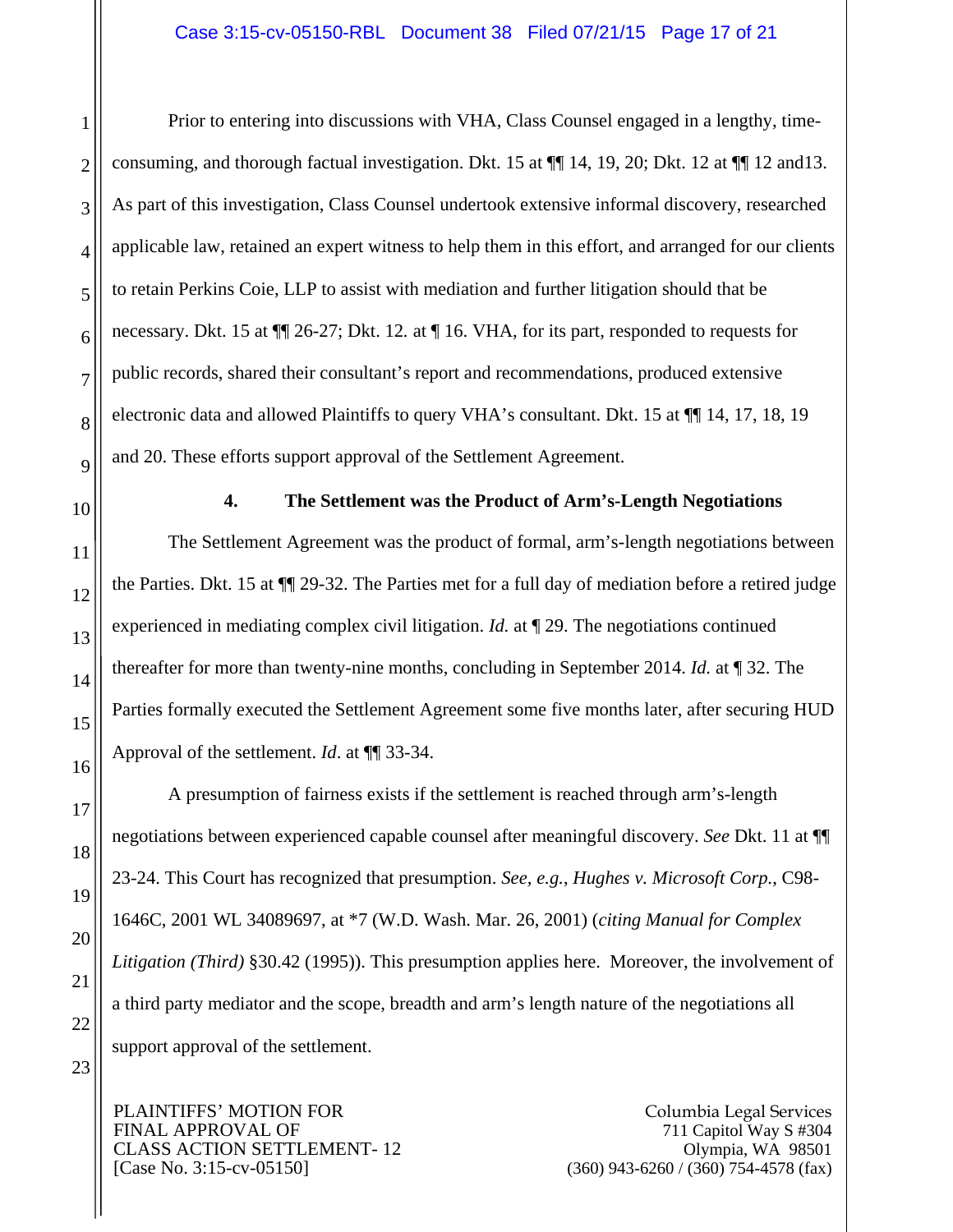1

2

3

4

5

6

7

8

9

10

11

12

13

14

15

16

17

18

19

20

21

22

23

## **5. VHA and HUD's Approval of the Settlement Agreement Weigh Heavily in Favor of Final Approval**

The participation of a governmental entity serves to protect the interests of the class members, particularly absentees, and approval by a government agency is an important factor for the court's consideration. *See Marshall v. Holiday Magic, Inc*., 550 F.2d 1173, 1178 (9th Cir. 1977). The fact that VHA, as a governmental participant, has entered into the proposed settlement demonstrates its reasonableness. The United States Department of Housing and Urban Development's (HUD) approval of the proposed settlement after a lengthy review process is equally, if not more, important. Dkt. 15 at  $\P$  32, 33. HUD is the federal agency charged with oversight of the nation's federal housing programs, including the Public Housing program. *See*, 42 U.S.C. § 3532. VHA's and HUD's independent review and approval of the settlement weigh heavily in favor of final approval.

## **6. Class Counsel's Experience and View**

Class Counsel's judgment that the Settlement Agreement is fair and reasonable is entitled to great weight. *Officers for Justice*, 688 F.2d at 625; *Nat'l Rural Telecomm*., 221 F.R.D. at 528 (quotation marks and citations omitted). Here, Class Counsel have extensive experience handling class action lawsuits in state and federal courts and particular expertise in the substantive law governing Public Housing. Dkt. 15 at ¶¶ 5-6. With the assistance of co-counsel from Perkin Coie, Class Counsel analyzed and researched all the claims and likely defenses. *Id.* at ¶ 28.

After fully investigating Plaintiffs' claims and researching the applicable law, Class Counsel determined that the settlement is fair, reasonable, and adequate. Dkt. 15 at ¶ 43. Based on this determination, Class Counsel recommended that the Class Representatives enter into the Settlement Agreement. *Id.* In reaching this determination, Class Counsel took into account similar class action utility allowance cases in other jurisdictions that were litigated and settled.

PLAINTIFFS' MOTION FOR FINAL APPROVAL OF CLASS ACTION SETTLEMENT- 13 [Case No. 3:15-cv-05150]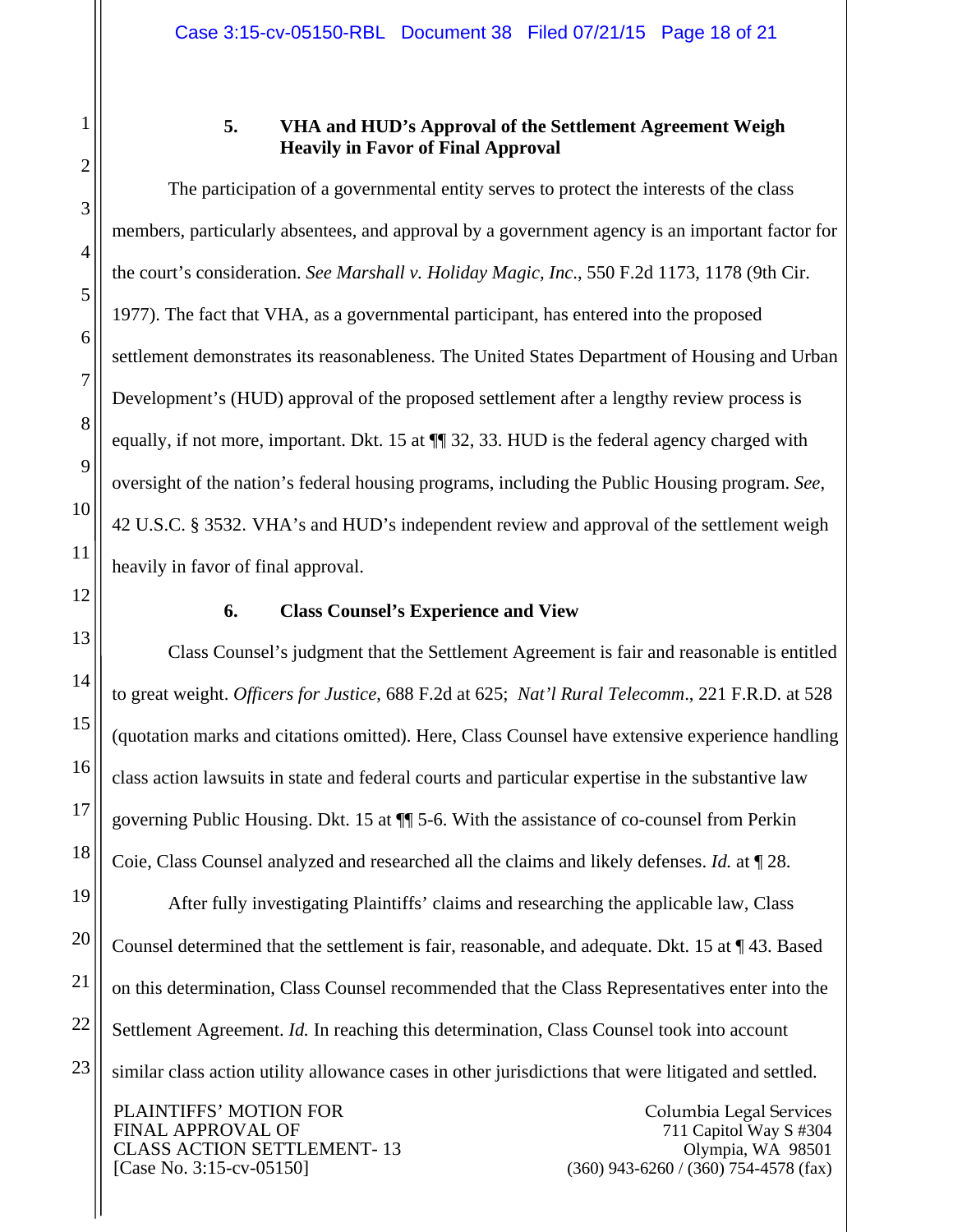2 3 4 Provenzano Decl. at ¶ 10; Exhibit F (Final Orders approving class action settlements in three of these cases). The settlement here is comparable to those reached in similar cases elsewhere. *Id*. This is a useful benchmark for assessing whether a settlement is fair, adequate and reasonable. Newberg on Class Actions (5th ed.) ("Newberg") at § 13:49.

5

6

7

8

9

10

11

12

13

14

15

16

17

18

19

20

21

22

23

1

## **7. Reaction of Class Members to the Proposed Settlement**

The reaction of the class, specifically "the quality and quantity of any objections and the quantity of class members who opt out," is an important factor to consider in determining whether to approve a class action. Newberg at § 13:54; *see also, e.g.*, *Nat'l Rural Telecommunications Coop.*, 221 F.R.D. at 528-529 ("It is established that the absence of a large number of objections to a proposed class action settlement raises a strong presumption that the terms of a proposed class settlement action are favorable to the class members"). Approximately 981 members of the two Settlement Classes were mailed notice of the proposed settlement. No objections were received. Provenzano Decl. at ¶ 9. Only five (5) members of the Damages Class filed requests to opt out. *Id.* at ¶ 10. Three of these individuals—Tiffany Cross, Aleksandr Dzyuba, and Candy Ruff—subsequently filed declarations retracting their previous requests to opt out before the July 1, 2015 deadline for excluding oneself from the Damages Class. *See* Dkt. 31, 32, and 33. Where, as here, these three Class Members clearly and unequivocally made known to the Court a desire to opt back into the class, he or she should be able to rescind any prior contrary communication asking to be excluded from the class, having done so by the deadline imposed by the court for excluding oneself from the class. *Bailey v. Cost Control Mktg. & Sales Mgmt. of Virginia, Inc.*, 132 F.R.D. 435, 437 (W.D. Va. 1990). Plaintiffs respectfully ask that the Court confirm that these three Class Members' have not excluded themselves from this lawsuit under Rule  $23(c)(2)(B)$ .

PLAINTIFFS' MOTION FOR FINAL APPROVAL OF CLASS ACTION SETTLEMENT- 14 [Case No. 3:15-cv-05150]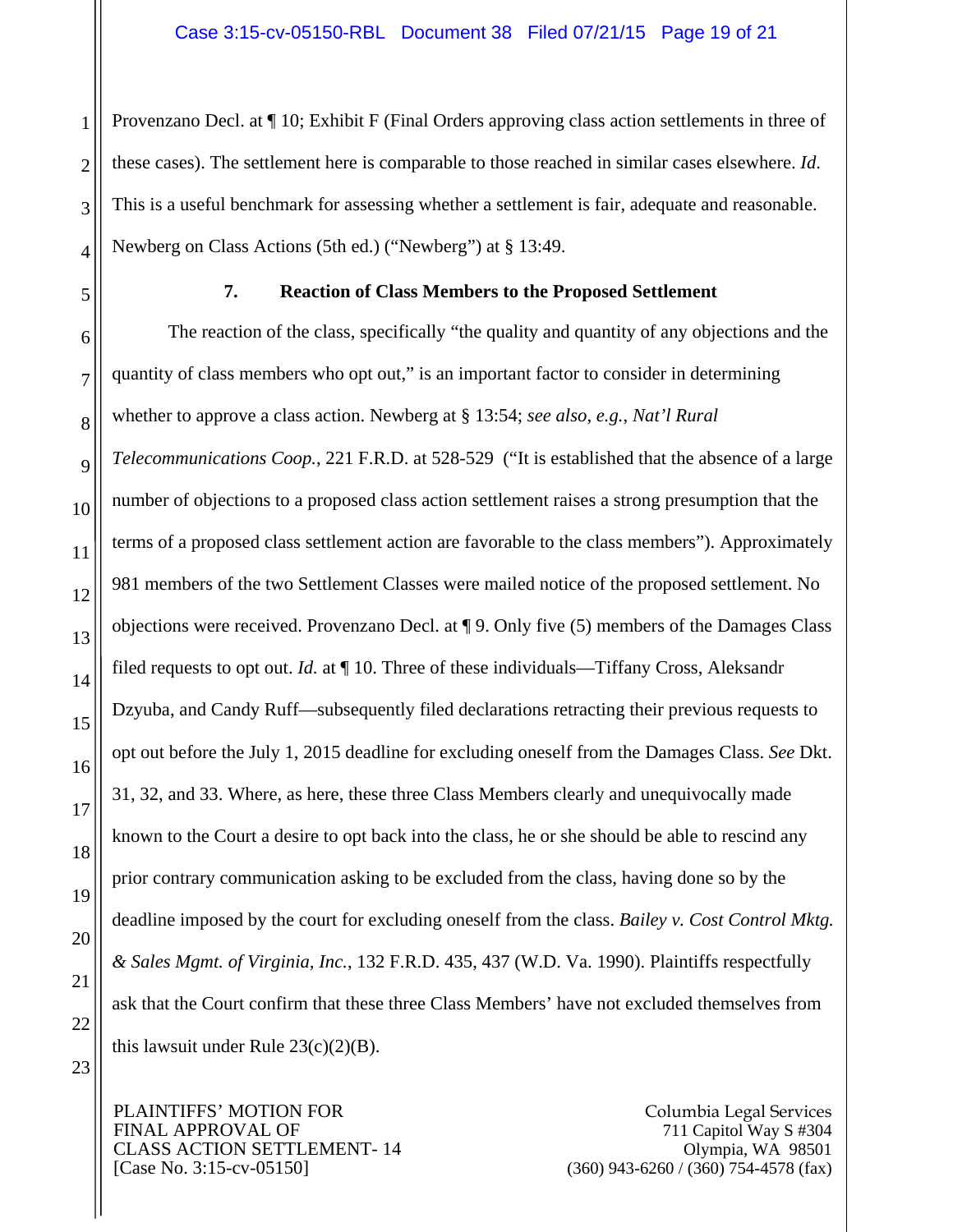The complete absence of objections and only two opt outs from over 980 Class Members is a final and important factor weighing heavily in favor of final approval.

## **D. The Court Should Also Approve Plaintiffs' Motion for Attorneys' Fees and Costs, Including Incentive Payments**

This Court should grant Plaintiffs' request for attorneys' fees, costs, and incentive payments, Dkt. # 23. This motion is not opposed by VHA; no Class Members filed any objections or response. Dkt. #30; Provenzano Decl. at ¶ 9. The attorneys' fees and costs being sought here are reasonable based on the hours Class Counsel expended on this action and the relief obtained for the two Settlement Classes. *See*, Dkt. # 23 at pp. 3-7. The proposed incentive payments are modest, within the range typically approved, and well earned. *Id.* at pp. 8-10.

# **V. CONCLUSION**

 For all the foregoing reasons, Plaintiffs respectfully request that following the Fairness Hearing on July 31, 2015, the Court (1) grant final approval of the proposed Settlement Agreement; (2) grant Plaintiffs' request for attorneys' fees, costs and incentive payments; (3) appoint a magistrate judge to handle any appeals under the Settlement Agreement; and (4) enter the Parties' proposed Final Order filed in conjunction with this motion.

RESPECTFULLY SUBMITTED on July 21, 2015.

COLUMBIA LEGAL SERVICES

*s/ Gregory D. Provenzano\_\_\_\_* Gregory D. Provenzano, WSBA #12794 Merf Ehman, WSBA #29231

PERKINS COIE LLP

*s/ Kaustuv M. Das\_\_\_\_\_\_\_\_\_\_\_\_\_*  Brendan Peters, WSBA No. 34490 Kaustuv M. Das, WSBA No. 34411

ATTORNEYS FOR PLAINTIFFS

PLAINTIFFS' MOTION FOR FINAL APPROVAL OF CLASS ACTION SETTLEMENT- 15 [Case No. 3:15-cv-05150]